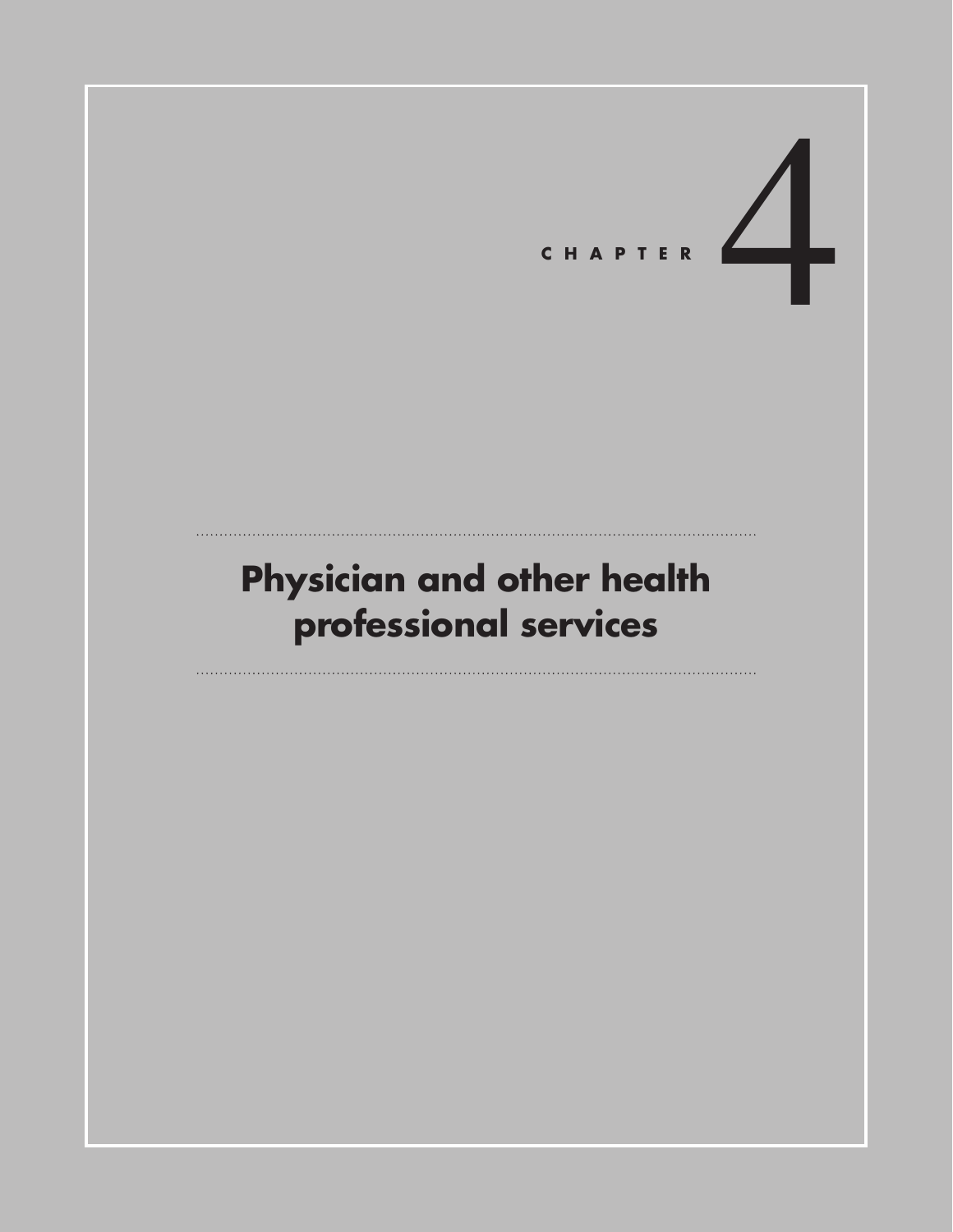#### **R E C O M M EN D A T I ONS** N<sub>S</sub>

*(The Commission reiterates its standing position on improving Medicare's payments to physicians and other health professionals. See pp. 112–114.)*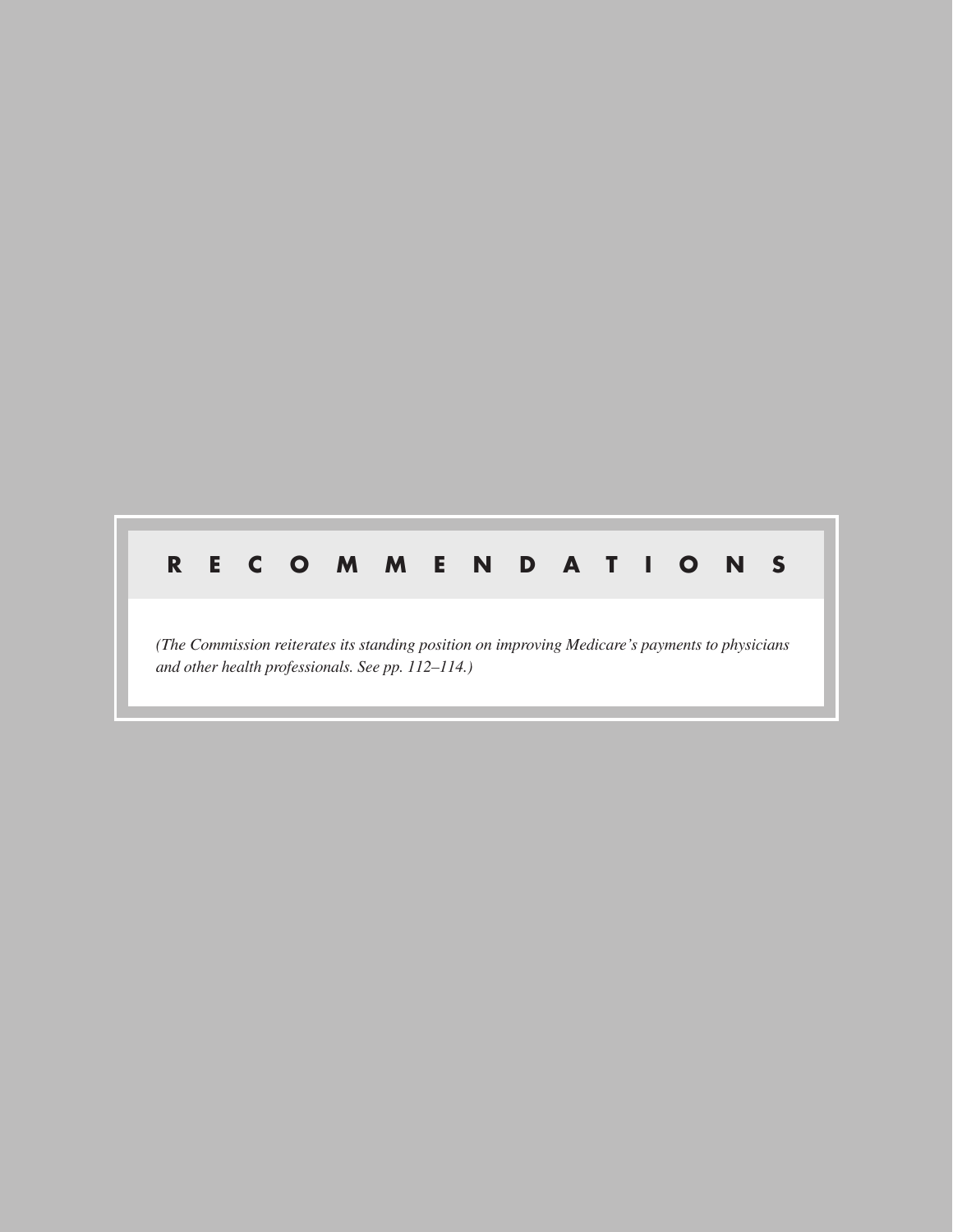

## **Physician and other health professional services**

## **Chapter summary**

Physicians and other health professionals deliver a wide range of services, including office visits, surgical procedures, and diagnostic and therapeutic services in a variety of settings. In 2012, Medicare paid \$69.6 billion for physician and other health professional services, accounting for 12 percent of total Medicare fee-for-service spending. About 850,000 clinicians billed Medicare—550,000 physicians and 300,000 nurse practitioners, physician assistants, therapists, chiropractors, and other practitioners.

Medicare fee-for-service pays for the services of physicians and health professionals under a fee schedule, and total payments are limited in principle by the sustainable growth rate (SGR) formula. Due to years of volume growth exceeding the SGR limits and legislative and regulatory overrides of negative updates, the SGR calls for large negative payment adjustments to fees for physicians and other health professionals.

#### **Assessment of payment adequacy**

Informing the Commission's deliberations on payment adequacy for physicians and other health professionals are beneficiary access to services, volume growth, quality, and changes in input costs and other measures of payment adequacy.

## **In this chapter**

- Are Medicare fee schedule payments adequate in 2014?
- How should Medicare payments change in 2015?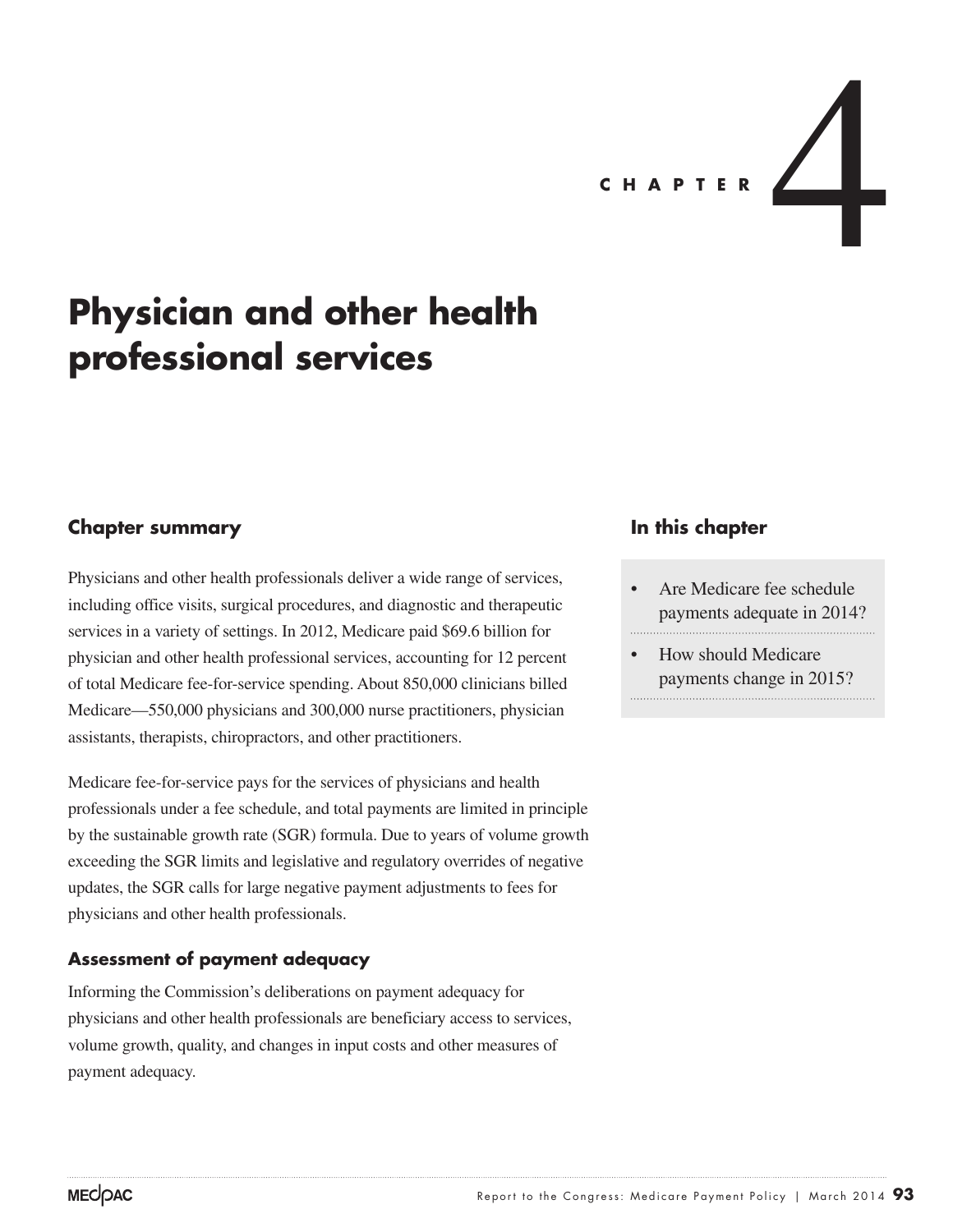*Beneficiaries' access to care—*Overall, beneficiary access to physician and other health professional services is stable. We generally find results similar to prior years—beneficiaries' access to physician services is stable and similar to (or better than) access among privately insured individuals ages 50 to 64. Most beneficiaries report they are able to obtain timely appointments for routine care and illness or injury, and most beneficiaries are able to find a new doctor without a problem (although beneficiaries seeking a primary care doctor were more likely to report that they had a problem than beneficiaries seeking a specialist). The survey does not find statistically significant differences in access between urban and rural beneficiaries, similar to prior years.

- *Capacity and supply of providers*—The number of physicians and other health professionals providing services to Medicare beneficiaries from 2010 through 2012 kept pace with growth in the beneficiary population.
- *• Volume of services—*Across all services, volume per beneficiary remained essentially unchanged, with a growth rate of −0.2 percent in 2012. Among broad categories of service, growth rates were 0.1 percent for evaluation and management services, 0.2 percent for major procedures, 0.4 percent for other procedures, and −0.5 percent for tests. Imaging had a negative growth rate of −3.2 percent. However, the imaging decrease does not raise concerns about access to these services. The decrease occurred amid concerns about overuse of the services. Further, the decrease includes a shift in billing for cardiovascular imaging from professionals' offices to hospitals.

*Quality of care—*Most measures of ambulatory care quality between the periods of 2009 to 2010 and 2011 to 2012 improved slightly or did not change; a few worsened slightly.

*Medicare payments and providers' costs—*Because physicians and other health professionals do not report their costs to Medicare, we use proxies for Medicare's payments relative to providers' costs. Medicare's payments for fee schedule services relative to private insurer payments have remained constant at 81 percent. CMS currently projects that the percentage change in the Medicare Economic Index, a measure of the change in providers' costs, will be 2.2 percent in 2015.

#### **Repeal of the SGR**

In light of this information regarding payment adequacy for and beneficiary access to physician and other health professional services, the Commission reiterates its longstanding recommendation to repeal the SGR formula. The Commission's recommendation is based on these principles: repeal of the SGR is urgent, beneficiary access must be preserved, payments should be rebalanced between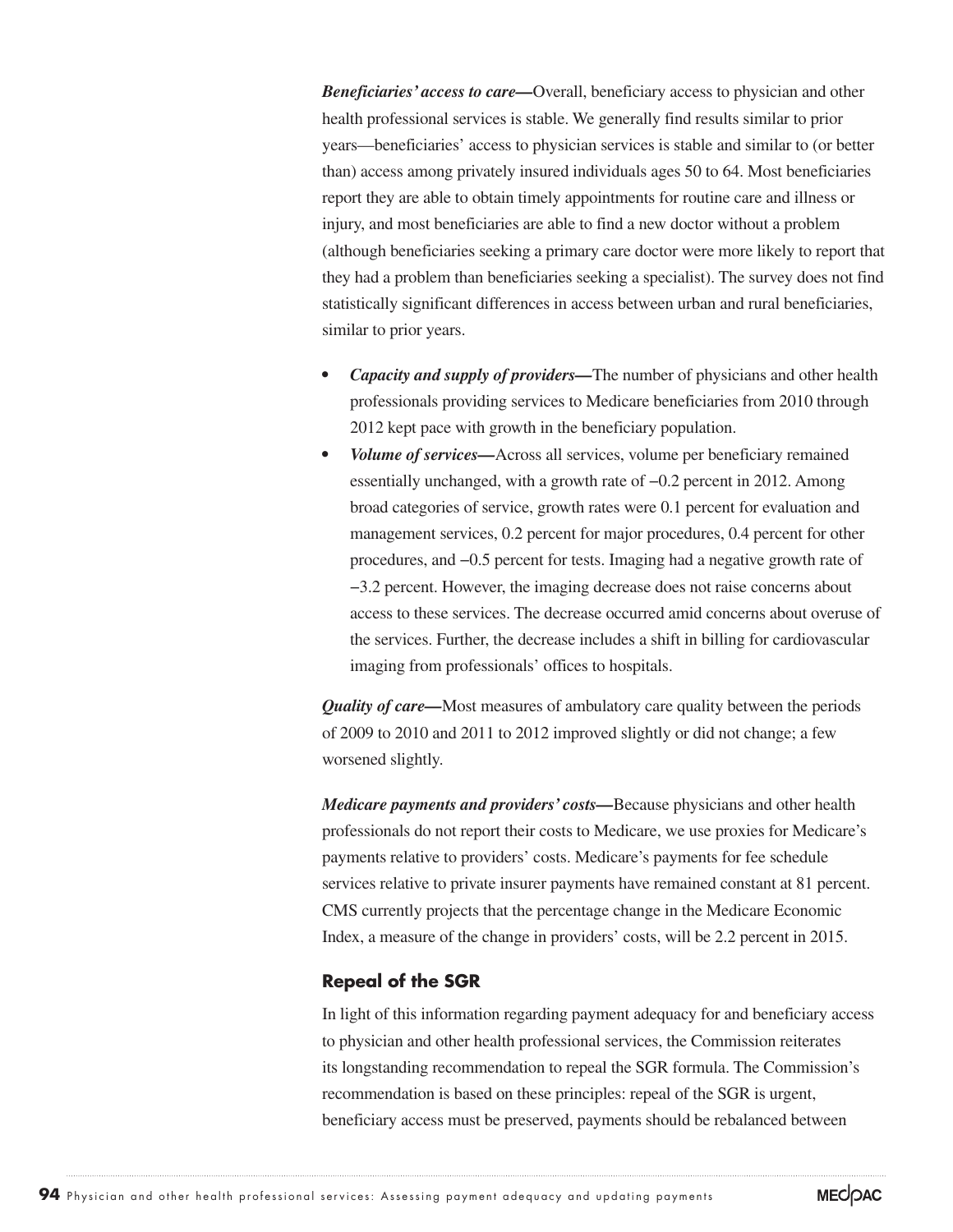primary care and other specialties, and the Medicare program should encourage movement toward reformed delivery systems.

The Commission sees SGR repeal as urgent because, after a decade of year-end legislative overrides, the policy is causing uncertainty for physician and other clinician practices and has the potential to create instability for beneficiaries. The SGR also bogs down the policy process by focusing all efforts on the yearly need to override negative fee schedule updates. ■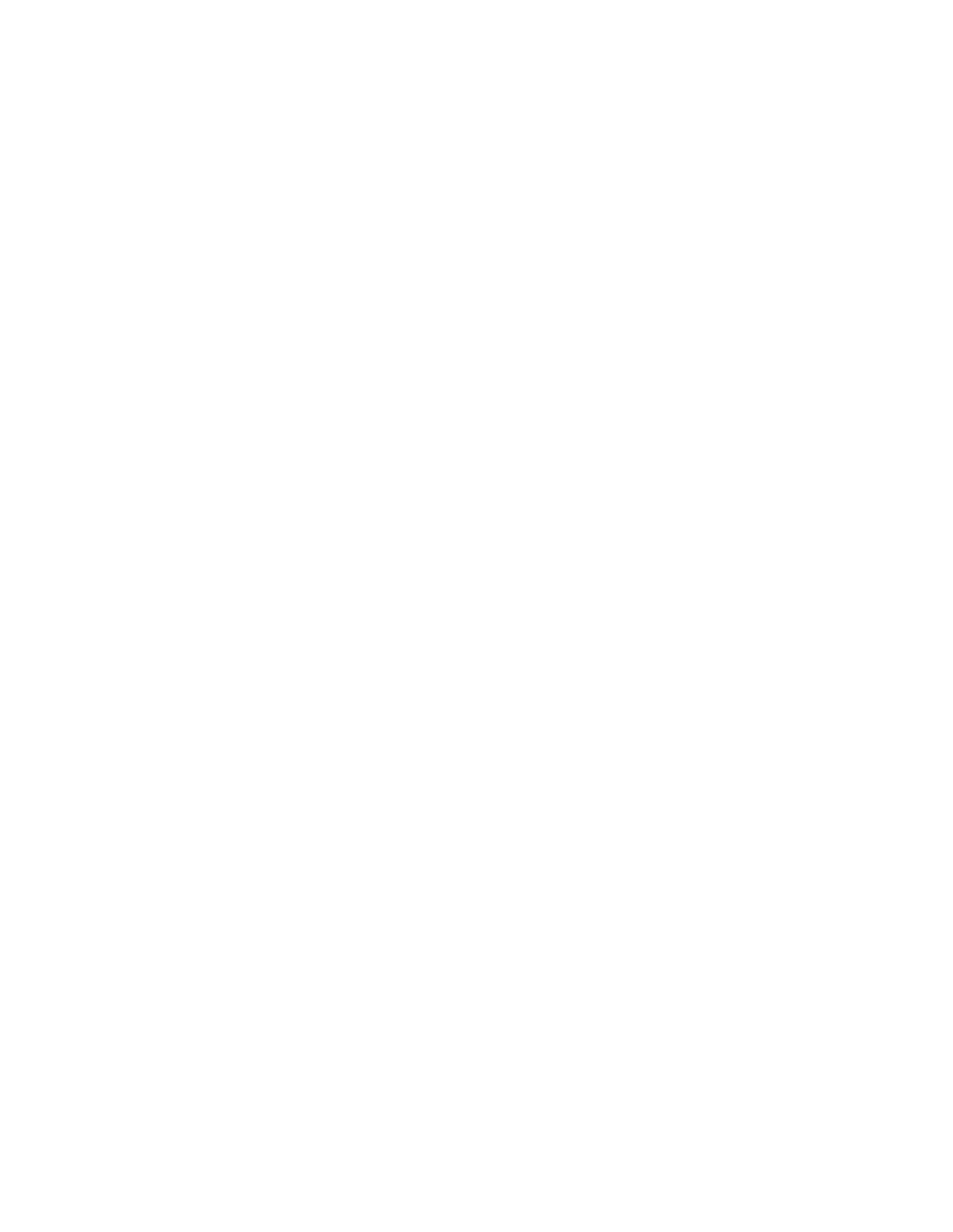## **Background**

Physicians and other health professionals deliver a wide range of services to Medicare beneficiaries in all settings—including physicians' offices, hospitals, ambulatory surgical centers, skilled nursing facilities and other post-acute care settings, hospices, outpatient dialysis facilities, clinical laboratories, and beneficiaries' homes. Of the roughly 850,000 clinicians billing Medicare, 550,000 are physicians and 300,000 are other health professionals, such as advanced practice nurses, physical and occupational therapists, and chiropractors. Part B of Medicare pays for physician and other health professional services; in 2012, total payments were \$69.6 billion, about 12 percent of Medicare fee-for-service (FFS) spending. Nearly all Medicare beneficiaries receive at least one physician service in a year—98 percent in 2011 (Centers for Medicare & Medicaid Services 2012c).

Medicare pays for physicians' and other health professionals' services using a fee schedule, which includes payment rates for around 7,000 separate billing codes. For each service, CMS assigns three weights: the amount of clinician work required to provide a service, the expenses of running a practice, and the cost of malpractice insurance. Each weight is adjusted by the relative geographic cost of input prices. In total, these weights are designed to reflect the resources needed to provide the typical service. The sum of the weights is multiplied by a dollar amount called the conversion factor, which produces the total payment amount. $<sup>1</sup>$ </sup>

Under current law, the conversion factor is governed by the sustainable growth rate (SGR) formula. The SGR formula, established in the Balanced Budget Act of 1997, is designed to limit the aggregate growth in payments to physicians and other health professionals. It allows for growth in input prices, enrollment, changes in law and regulation, and volume, with the allowance for volume growth equal to the rate of growth in per capita gross domestic product (GDP). As a result, the differential between GDP and volume growth is an important factor. A rationale for setting GDP as the volume target is that national output—or GDP reflects a measure of affordability because government tax collections have generally remained a constant share of national output. Medicare Part B, which funds physician and other health professional services, receives the bulk of its financing from tax collections.

The resulting formula produced negative payment updates every year starting in 2002—and continuing through

2012—due to increases in volume and intensity beyond those permitted by the formula. However, legislatively the Congress overrode the negative updates every year starting in 2003. On December 26, 2013, the estimated 24 percent payment cut to physician fees under the SGR was overridden until April 2014.

## **Are Medicare fee schedule payments adequate in 2014?**

We assess payment adequacy by reviewing beneficiary access to care provided by physicians and other health professionals, volume growth, quality of care, and Medicare's payment rates relative to those in the private sector. Overall, most indicators show no significant change from prior years.

#### **Beneficiaries' access to care: Generally stable**

We review a range of beneficiary access measures, including our own beneficiary survey, other surveys, physicians' willingness to accept Medicare beneficiaries, and results from beneficiary and physician focus groups. We find that the share of beneficiaries in 2013 reporting that they have good access to care and that they are satisfied with their care is consistent with prior years.

#### **Beneficiary survey finds stable access to physician services**

Every year, the Commission sponsors a telephone survey of 4,000 Medicare beneficiaries and 4,000 privately insured individuals ages 50 to 64. The goal in surveying these two populations is to assess whether concerns reported by Medicare beneficiaries are unique to the Medicare population or are part of trends in the broader health care delivery system. This year's survey was fielded in the summer and fall of 2013.

Overall, we find that beneficiaries' access to physician services is stable and similar to or better than access among privately insured individuals. Higher shares of Medicare beneficiaries reported that they were very or somewhat satisfied with their care (88 percent) compared with those who have private insurance (83 percent) (Table 4-1, p. 98).

Most beneficiaries reported they were able to obtain timely appointments for routine care and illness or injury, and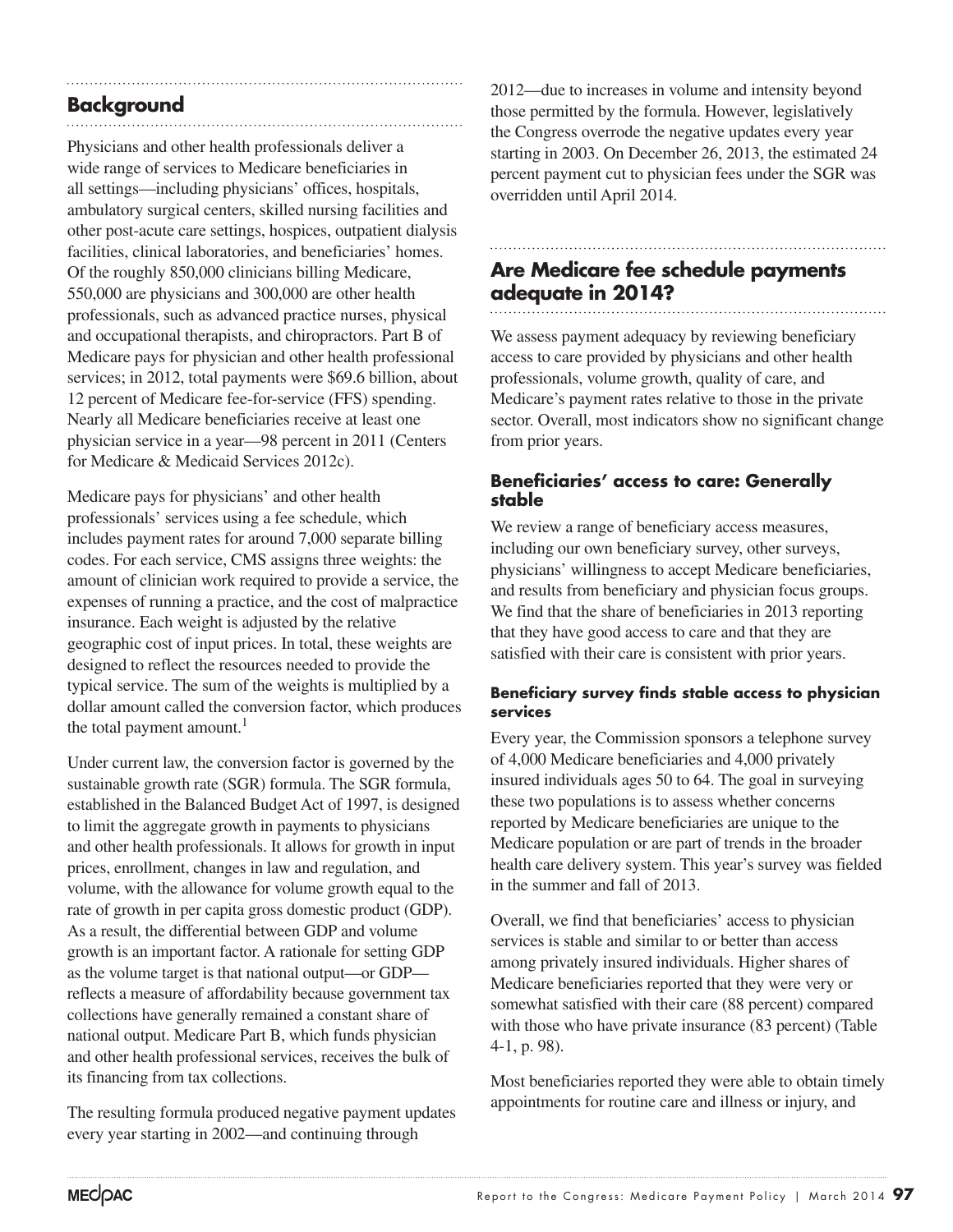#### **4–1 Satisfaction with the overall quality of health care received in the past 12 months, 2013**

|                       | <b>Medicare</b><br>(age 65<br>or older) | <b>Private</b><br>insurance<br>$(age 50-64)$ |
|-----------------------|-----------------------------------------|----------------------------------------------|
| Very satisfied        | 70%                                     | 60%                                          |
| Somewhat satisfied    | 18                                      | 23                                           |
| Somewhat dissatisfied |                                         |                                              |
| Very dissatisfied     |                                         |                                              |

Note: Table excludes the following responses: "Did not receive health care in past 12 months," "Don't know," and "Refused."

Source: MedPAC-sponsored telephone survey conducted in 2013.

most beneficiaries are able to find a new doctor without a problem. However, beneficiaries seeking a primary care doctor were more likely to report that they had a problem finding a doctor than beneficiaries seeking a specialist (Table 4-2). These findings are consistent with prior years' survey results as well as with access reported among the privately insured.

**Most beneficiaries are able to see their doctors when they want to**The results from the 2013 survey are consistent with prior years in finding that most Medicare beneficiaries are able to see their doctors in a timely manner. The share of beneficiaries seeking a routine care appointment who reported that they never had to wait longer than they wanted was 73 percent; 82 percent of beneficiaries seeking an illness or injury appointment said they never had to wait longer than they wanted. These shares are significantly higher than the shares of the privately insured population who never had to wait longer than they wanted for a routine appointment (69 percent) or illness appointment (77 percent) (Table 4-2).

In 2013, 10 percent of beneficiaries responded that they see a nurse practitioner (NP) or physician assistant (PA) for all or most of their primary care, and 24 percent said that they see an NP or PA for some of their primary care. Rural beneficiaries were more likely than urban beneficiaries to report that they see an NP or PA for all or most of their care (13 percent for rural beneficiaries vs. 9 percent for urban beneficiaries).

**Beneficiaries are generally able to find a new physician, but those seeking a new primary care provider encounter more trouble than those seeking a specialist** Our survey also asks whether beneficiaries seeking a new doctor

face problems finding one. Overall, 1.3 percent of all Medicare beneficiaries reported that they had a big problem finding a new primary care doctor, higher than the share of Medicare beneficiaries reporting that they had a big problem finding a new specialist (0.7 percent). The rates of individuals with private insurance who reported a big problem finding a doctor or specialist were similar, at 1.4 percent and 1.1 percent, respectively.

Overall, we do not find significant problems with beneficiary access to physicians or other health professional services, but beneficiaries in certain areas or populations may face problems with access to care, and beneficiaries may have difficulty finding physicians in certain specialties. However, even though the share of beneficiaries with access issues is small, the problems faced by these beneficiaries can be personally distressing and are often featured in local and national media reports.

**Reports of not getting needed care are higher among privately insured individuals and some groups of beneficiaries** A lesser share of Medicare beneficiaries (8) percent) than privately insured individuals (11 percent) reported that they had a health problem for which they should have seen, but did not see, a doctor (Table 4-2).

Among Medicare beneficiaries, a greater share of minority beneficiaries reported that they always had to wait longer than they wanted for routine care (4 percent vs. 2 percent of White beneficiaries) and for an illness or injury appointment (3 percent vs. 1 percent). Similarly, minority beneficiaries were more likely than White beneficiaries to report that they had a medical concern about which they should have seen, but did not see, a doctor (10 percent for minority beneficiaries, 8 percent for White beneficiaries). Other differences by race in the share of beneficiaries reporting difficulties in access to primary or specialty care services were not significant (Table 4-3, p. 100).

#### **Urban and rural beneficiaries report similar access**

Overall, the survey found no major differences in access between urban and rural beneficiaries. Most urban and rural beneficiaries (73 percent of both) never had to wait longer than they want for routine care; the shares were greater for illness or injury appointments (81 percent for urban, 82 percent for rural beneficiaries; see online Appendix 4-A, available at http://www.medpac.gov). There were no significant differences in the rates of urban and rural beneficiaries reporting that they did not have a problem finding a primary care physician or a specialist.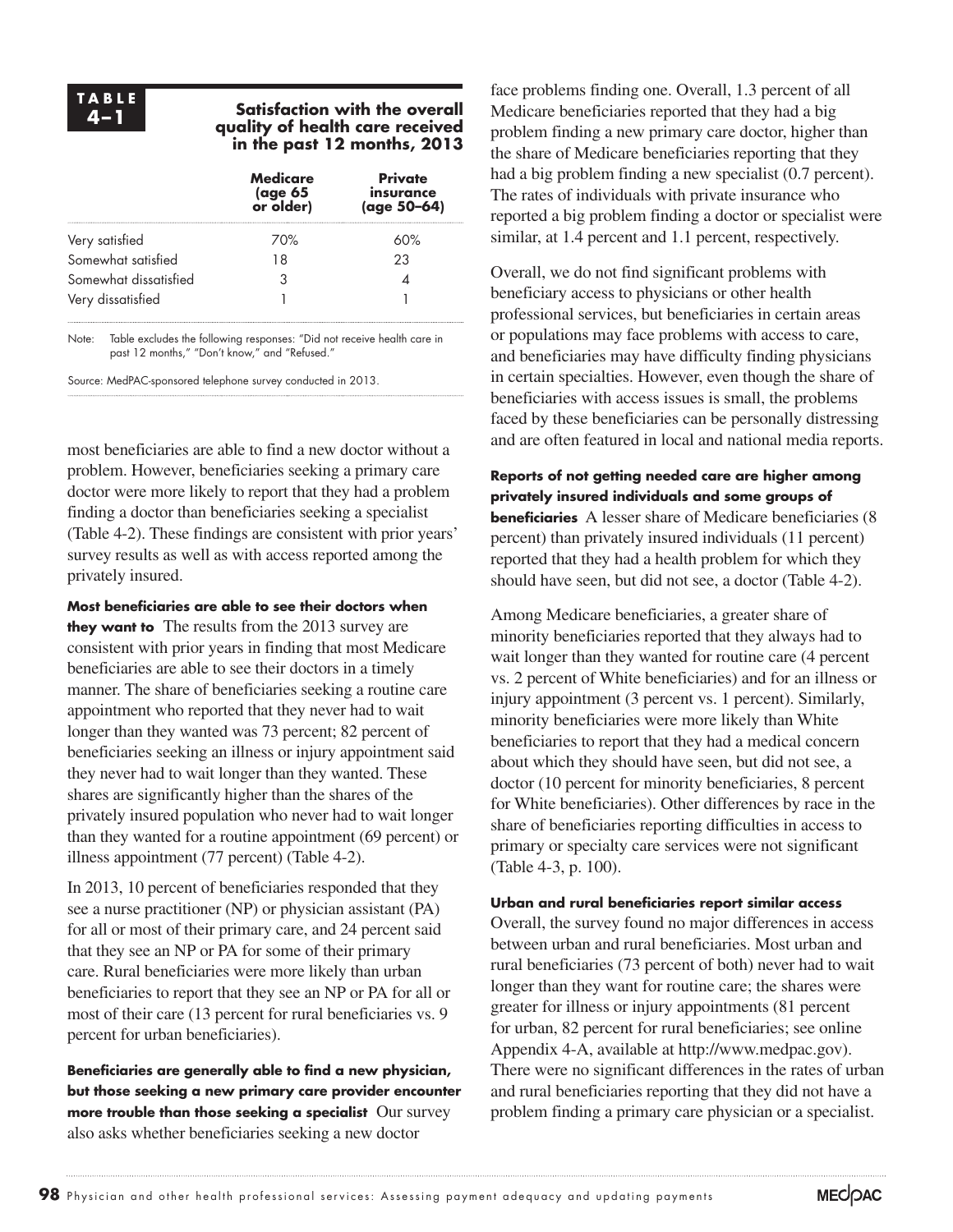#### **4–2 Most aged Medicare beneficiaries and older privately insured individuals have good access to physician care, 2009–2013**

|                                                                                                                                                                                                                                                      | <b>Medicare</b><br>(age 65 or older) |                  |                    |                  |                  | <b>Private insurance</b><br>(age 50-64) |                  |                    |                  |                  |
|------------------------------------------------------------------------------------------------------------------------------------------------------------------------------------------------------------------------------------------------------|--------------------------------------|------------------|--------------------|------------------|------------------|-----------------------------------------|------------------|--------------------|------------------|------------------|
| <b>Survey question</b>                                                                                                                                                                                                                               | 2009                                 | 2010             | 2011               | 2012             | 2013             | 2009                                    | 2010             | 2011               | 2012             | 2013             |
| Unwanted delay in getting an appointment: Among those who needed an appointment in the past 12 months, "How often did you                                                                                                                            |                                      |                  |                    |                  |                  |                                         |                  |                    |                  |                  |
| have to wait longer than you wanted to get a doctor's appointment?"                                                                                                                                                                                  |                                      |                  |                    |                  |                  |                                         |                  |                    |                  |                  |
| For routine care                                                                                                                                                                                                                                     |                                      |                  |                    |                  |                  |                                         |                  |                    |                  |                  |
| Never                                                                                                                                                                                                                                                | 77%ab                                | 75%ab            | $74%$ <sup>a</sup> | 77%ab            | 73% <sup>a</sup> | $71\%$ <sup>ab</sup>                    | 72%ab            | $71%$ <sup>a</sup> | 72%ab            | 69% <sup>a</sup> |
| Sometimes                                                                                                                                                                                                                                            | 17 <sup>ab</sup>                     | 17 <sup>ab</sup> | 18 <sup>a</sup>    | 17 <sup>ab</sup> | 20 <sup>a</sup>  | $22^{\circ}$                            | 21 <sub>ab</sub> | 21 <sup>a</sup>    | 21 <sup>ab</sup> | 23 <sup>a</sup>  |
| Usually                                                                                                                                                                                                                                              | 2 <sub>ab</sub>                      | 3 <sup>a</sup>   | 3                  | 3                | 3 <sup>a</sup>   | 3 <sup>a</sup>                          | $4^{\circ}$      | 4                  | 3 <sup>b</sup>   | $4^\alpha$       |
| Always                                                                                                                                                                                                                                               | 2                                    | $\overline{2}$   | 2 <sup>a</sup>     | $2^{ab}$         | 3                | 3                                       | 3                | 3 <sup>a</sup>     | $3^{\circ}$      | 3                |
| For illness or injury                                                                                                                                                                                                                                |                                      |                  |                    |                  |                  |                                         |                  |                    |                  |                  |
| Never                                                                                                                                                                                                                                                | 85 <sup>ab</sup>                     | 83 <sup>a</sup>  | 82                 | $84^\circ$       | $82^{\circ}$     | 79 <sup>a</sup>                         | 80 <sub>ap</sub> | 79                 | 80 <sup>a</sup>  | $77^{\circ}$     |
| Sometimes                                                                                                                                                                                                                                            | 11 <sup>ab</sup>                     | 13 <sup>a</sup>  | $14^\circ$         | 12 <sup>a</sup>  | $14^\circ$       | 17 <sup>ab</sup>                        | 15 <sup>a</sup>  | 17 <sup>a</sup>    | 16 <sup>ab</sup> | 17 <sup>a</sup>  |
| Usually                                                                                                                                                                                                                                              | $\overline{2}$                       | 2                | $\overline{2}$     | $\overline{2}$   | $2^{\alpha}$     | $\overline{2}$                          | 2                | 2                  | $\overline{2}$   | 3 <sup>a</sup>   |
| Always                                                                                                                                                                                                                                               | $\mathbf{1}$                         | 1 <sup>a</sup>   | $\mathbf{1}$       | 1 <sup>a</sup>   | $\mathbf{1}$     | $\overline{2}$                          | $2^{\alpha}$     | $\mathbf{1}$       | $2^{\alpha}$     | $\overline{2}$   |
| Not accessing a doctor for medical problems: "During the past 12 months, did you have any health problem or condition about<br>which you think you should have seen a doctor or other medical person, but did not?"                                  |                                      |                  |                    |                  |                  |                                         |                  |                    |                  |                  |
| Percent answering "Yes"                                                                                                                                                                                                                              | 7 <sup>a</sup>                       | 8 <sup>a</sup>   | 8 <sup>a</sup>     | 8 <sup>a</sup>   | 8 <sup>a</sup>   | $11^{\circ}$                            | 12 <sup>a</sup>  | 11 <sup>a</sup>    | $11^{\circ}$     | 11 <sup>a</sup>  |
|                                                                                                                                                                                                                                                      |                                      |                  |                    |                  |                  |                                         |                  |                    |                  |                  |
| Looking for a new doctor: "In the past 12 months, have you tried to get a new?" (Percent answering "Yes")                                                                                                                                            |                                      |                  |                    |                  |                  |                                         |                  |                    |                  |                  |
| Primary care doctor                                                                                                                                                                                                                                  | 6                                    | $\overline{7}$   | 6 <sup>b</sup>     | $\overline{7}$   | $\overline{7}$   | 8                                       | $\overline{7}$   | $\overline{7}$     | 7                | 8                |
| Specialist                                                                                                                                                                                                                                           | $14^{\circ}$                         | 13 <sup>ab</sup> | $14^\circ$         | 13 <sup>a</sup>  | 14               | 19 <sup>a</sup>                         | 15 <sup>a</sup>  | 16 <sup>a</sup>    | 18 <sup>a</sup>  | 16               |
| Getting a new physician: Among those who tried to get an appointment with a new primary care physician or a specialist in the past<br>12 months, "How much of a problem was it finding a primary care doctor/specialist who would treat you? Was it" |                                      |                  |                    |                  |                  |                                         |                  |                    |                  |                  |
| Primary care physician                                                                                                                                                                                                                               |                                      |                  |                    |                  |                  |                                         |                  |                    |                  |                  |
| No problem                                                                                                                                                                                                                                           | 78                                   | $79^\circ$       | 65                 | 72               | 70               | 71                                      | $69^\circ$       | 68                 | 75               | 67               |
| Percent of total insurance group                                                                                                                                                                                                                     | 5.0                                  | 5.2              | 3.6                | 4.7              | 5.2              | 5.4                                     | 4.8              | 4.5                | 5.0              | 5.2              |
| Small problem                                                                                                                                                                                                                                        | 10                                   | 8                | 12                 | 14               | 11               | 8 <sup>b</sup>                          | 12               | 16                 | 9                | 15 <sup>b</sup>  |
| Percent of total insurance group                                                                                                                                                                                                                     | 0.6                                  | 0.5              | 0.7                | 0.9              | 0.8              | 0.6                                     | 0.8              | 1.1                | 0.6              | 1.2              |
| Big problem                                                                                                                                                                                                                                          | 12 <sup>°</sup>                      | 12               | 23 <sup>°</sup>    | 14               | 17               | 21 <sup>a</sup>                         | 19               | $14^{\circ}$       | 15               | 18               |
| Percent of total insurance group                                                                                                                                                                                                                     | 0.8                                  | 0.8              | 1.3                | 0.9              | 1.3              | 1.6                                     | 1.3              | 0.9                | 1.0              | 1.4              |
| <b>Specialist</b>                                                                                                                                                                                                                                    |                                      |                  |                    |                  |                  |                                         |                  |                    |                  |                  |
| No problem                                                                                                                                                                                                                                           | 88                                   | $87^\circ$       | 84                 | 87               | 86               | 84                                      | 82 <sub>ab</sub> | 86                 | 86               | 87 <sup>b</sup>  |
| Percent of total insurance group                                                                                                                                                                                                                     | 12.5                                 | 11.0             | 12.1               | 11.7             | 12.4             | 16.1                                    | 12.6             | 13.9               | 15.6             | 13.9             |
| Small problem                                                                                                                                                                                                                                        | $\overline{7}$                       | 6 <sup>a</sup>   | 8                  | 6                | 8                | 9                                       | $11^{ab}$        | 8                  | 7                | 6 <sup>b</sup>   |
| Percent of total insurance group                                                                                                                                                                                                                     | 1.0                                  | 0.8              | 1.1                | 0.7              | 1.2              | 1.7                                     | 1.8              | 1.3                | 1.2              | 0.9              |
| Big problem                                                                                                                                                                                                                                          | 5                                    | 5                | 7                  | 7                | $\sqrt{5}$       | 7                                       | 6                | 6                  | 7                | 7                |
| Percent of total insurance group                                                                                                                                                                                                                     | 0.7                                  | 0.7              | 1.0                | 0.9              | $0.7$            | 1.3                                     | 1.0              | 1.0                | 1.2              | 1.1              |

Note: Numbers may not sum to 100 percent because missing responses ("Don't know" or "Refused") are not presented. Sample sizes for each group (Medicare and privately insured) are 4,000 from 2009 to 2013. Sample sizes for individual questions varied.

<sup>a</sup> Statistically significant difference between the Medicare and privately insured populations in the given year (at a 95 percent confidence level).

 $^{\rm b}$  Statistically significant difference from 2013 within the same insurance coverage category (at a 95 percent confidence level).

Source: MedPAC-sponsored telephone surveys conducted in 2009, 2010, 2011, 2012, and 2013.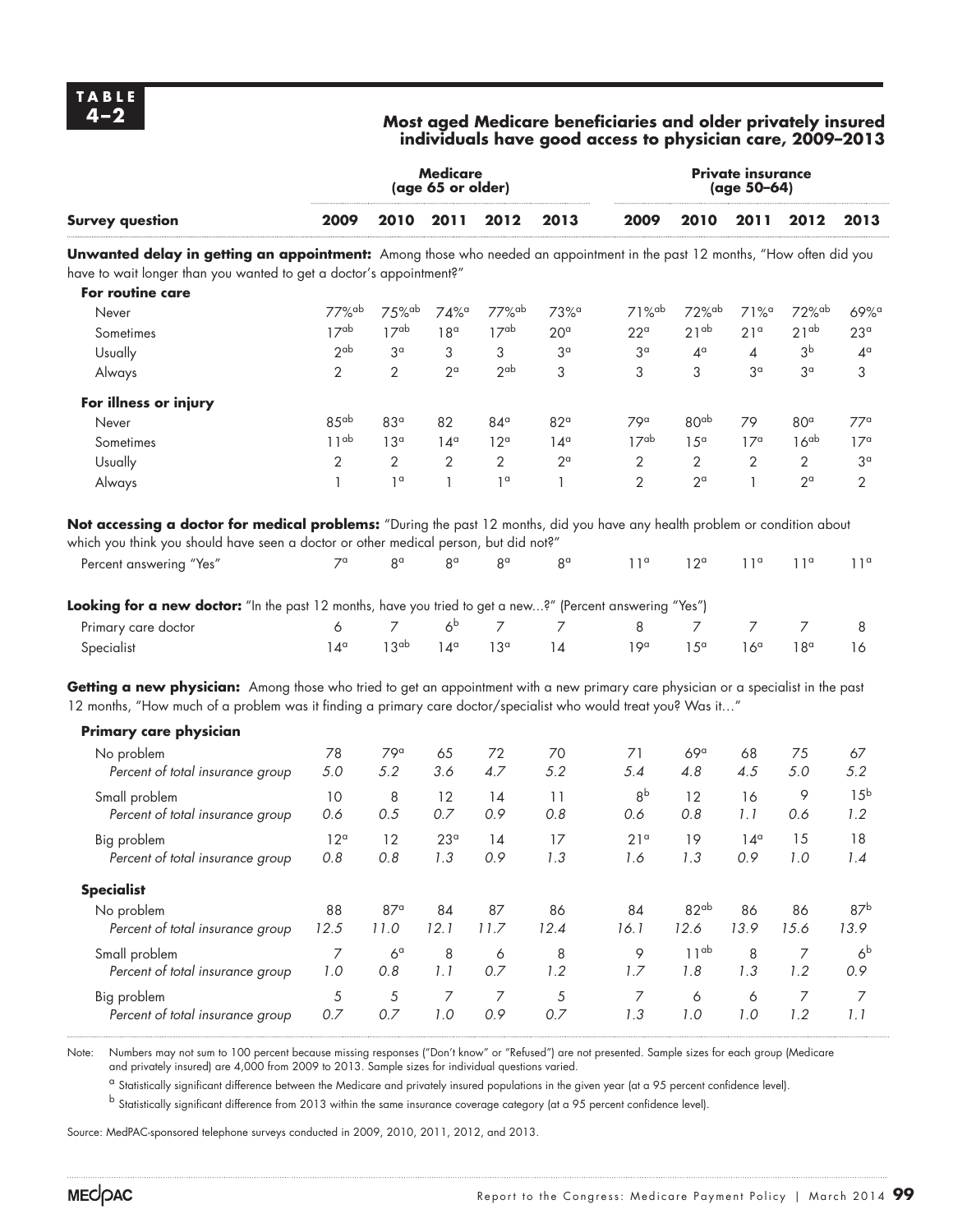#### **4–3 Medicare beneficiaries have better or similar access to physicians compared with privately insured individuals, but minorities in both groups report problems more frequently, 2013**

|                                                                                                                                                                                                                                                                                  |                                     | <b>Medicare</b><br>(age 65 or older) |                           | <b>Private insurance</b><br>(age 50-64) |                 |                 |
|----------------------------------------------------------------------------------------------------------------------------------------------------------------------------------------------------------------------------------------------------------------------------------|-------------------------------------|--------------------------------------|---------------------------|-----------------------------------------|-----------------|-----------------|
| <b>Survey question</b>                                                                                                                                                                                                                                                           | All                                 | White                                | <b>Minority</b>           | All                                     | White           | <b>Minority</b> |
| Unwanted delay in getting an appointment: Among those who needed an appointment in the past 12 months, "How often did you<br>have to wait longer than you wanted to get a doctor's appointment?"                                                                                 |                                     |                                      |                           |                                         |                 |                 |
| For routine care                                                                                                                                                                                                                                                                 |                                     |                                      |                           |                                         | 70%ab           | 65%ab           |
| Never<br>Sometimes                                                                                                                                                                                                                                                               | 73% <sup>a</sup><br>20 <sup>a</sup> | $74%$ <sup>a</sup>                   | $71%^{a}$<br>$19^{\circ}$ | $69\%$ <sup>a</sup><br>23 <sup>°</sup>  | 23 <sup>a</sup> | 25 <sup>a</sup> |
| Usually                                                                                                                                                                                                                                                                          | 3 <sup>a</sup>                      | $20^\circ$<br>3 <sup>a</sup>         |                           | $4^\circ$                               | $5^{\circ}$     | 4               |
| Always                                                                                                                                                                                                                                                                           | 3                                   | $2^{\mathsf{b}}$                     | 4<br>4 <sup>b</sup>       | 3                                       | 3 <sup>b</sup>  | 5 <sup>b</sup>  |
|                                                                                                                                                                                                                                                                                  |                                     |                                      |                           |                                         |                 |                 |
| For illness or injury                                                                                                                                                                                                                                                            |                                     |                                      |                           |                                         |                 |                 |
| Never                                                                                                                                                                                                                                                                            | $82^{\circ}$                        | 83 <sup>ab</sup>                     | 77 <sup>b</sup>           | $77^{\circ}$                            | $77^{\circ}$    | 76              |
| Sometimes                                                                                                                                                                                                                                                                        | $14^\circ$                          | 13 <sup>a</sup>                      | 16                        | 17 <sup>a</sup>                         | 18 <sup>a</sup> | 17              |
| Usually                                                                                                                                                                                                                                                                          | $2^{\alpha}$                        | $2^{ab}$                             | 3 <sup>b</sup>            | 3 <sup>a</sup>                          | 3 <sup>a</sup>  | 2               |
| Always                                                                                                                                                                                                                                                                           | 1                                   | 1 <sup>b</sup>                       | 3 <sup>b</sup>            | 2                                       | 1               | $\overline{2}$  |
| Not accessing a doctor for medical problems: "During the past 12 months, did you have any health problem or condition about<br>which you think you should have seen a doctor or other medical person, but did not?"                                                              |                                     |                                      |                           |                                         |                 |                 |
| Percent answering "Yes"                                                                                                                                                                                                                                                          | $R^{\alpha}$                        | 8 <sup>ab</sup>                      | 10 <sup>b</sup>           | 11 <sup>a</sup>                         | $11^{\circ}$    | 11              |
| Looking for a new doctor: "In the past 12 months, have you tried to get a new?" (Percent answering "Yes")                                                                                                                                                                        |                                     |                                      |                           |                                         |                 |                 |
| Primary care physician                                                                                                                                                                                                                                                           | 7                                   | 7                                    | 7                         | 8                                       | 8               | $\overline{7}$  |
|                                                                                                                                                                                                                                                                                  | 14                                  | 15 <sup>b</sup>                      | 12 <sup>b</sup>           | 16                                      | 17 <sup>b</sup> | 12 <sup>b</sup> |
| Specialist                                                                                                                                                                                                                                                                       |                                     |                                      |                           |                                         |                 |                 |
| Getting a new physician: Among those who tried to get an appointment with a new primary care physician or a specialist in the past<br>12 months, "How much of a problem was it finding a primary care doctor / specialist who would treat you? Was it"<br>Primary care physician |                                     |                                      |                           |                                         |                 |                 |
| No problem                                                                                                                                                                                                                                                                       | 70                                  | 72                                   | 65                        | 67                                      | 67              | 66              |
| Percent of total insurance group, by race                                                                                                                                                                                                                                        | 5.2                                 | 5.4                                  | 4.5                       | 5.2                                     | 5.4             | 4.7             |
| Small problem                                                                                                                                                                                                                                                                    | 11                                  | 9 <sup>a</sup>                       | 19 <sup>a</sup>           | 15                                      | 15 <sup>°</sup> | 16 <sup>a</sup> |
| Percent of total insurance group, by race                                                                                                                                                                                                                                        | 0.8                                 | 0.7                                  | 1.3                       | 1.2                                     | 1.2             | 1.1             |
|                                                                                                                                                                                                                                                                                  |                                     |                                      |                           |                                         |                 |                 |
| Big problem<br>Percent of total insurance group, by race                                                                                                                                                                                                                         | 17<br>1.3                           | 18<br>1.4                            | 14<br>1.0                 | 18<br>1.4                               | 19<br>1.5       | 16<br>1.1       |
|                                                                                                                                                                                                                                                                                  |                                     |                                      |                           |                                         |                 |                 |
| <b>Specialist</b>                                                                                                                                                                                                                                                                |                                     |                                      |                           |                                         |                 |                 |
| No problem                                                                                                                                                                                                                                                                       | 86                                  | 87                                   | 80                        | 87                                      | 88              | 86              |
| Percent of total insurance group, by race                                                                                                                                                                                                                                        | 12.4                                | 13.1                                 | 9.4                       | 13.9                                    | 14.9            | 10.6            |
| Small problem                                                                                                                                                                                                                                                                    | 8                                   | $\overline{7}$                       | 12 <sup>a</sup>           | 6                                       | 6               | $4^\circ$       |
| Percent of total insurance group, by race                                                                                                                                                                                                                                        | 1.2                                 | 1.1                                  | 1.4                       | 0.9                                     | 1.0             | 0.6             |
| Big problem                                                                                                                                                                                                                                                                      | $\sqrt{5}$                          | 5                                    | 7                         | 7                                       | 6               | 9               |
| Percent of total insurance group, by race                                                                                                                                                                                                                                        | 0.7                                 | 0.7                                  | 0.8                       | 1.1                                     | 1.0             | 1.1             |
|                                                                                                                                                                                                                                                                                  |                                     |                                      |                           |                                         |                 |                 |

Note: Respondents who did not report race or ethnicity were not included in "White" or "Minority" results but were included in "All" results. Numbers may not sum to 100 percent because missing responses ("Don't know" or "Refused") are not presented and due to rounding. Sample sizes for each group (Medicare and privately insured) were 4,000 in 2013. Sample sizes for individual questions varied.

 $\degree$  Statistically significant difference between the Medicare and privately insured populations in the given year (at a 95 percent confidence level).<br><sup>b</sup> Statistically significant difference by race within the same insur

Source: MedPAC-sponsored telephone surveys, conducted in 2013.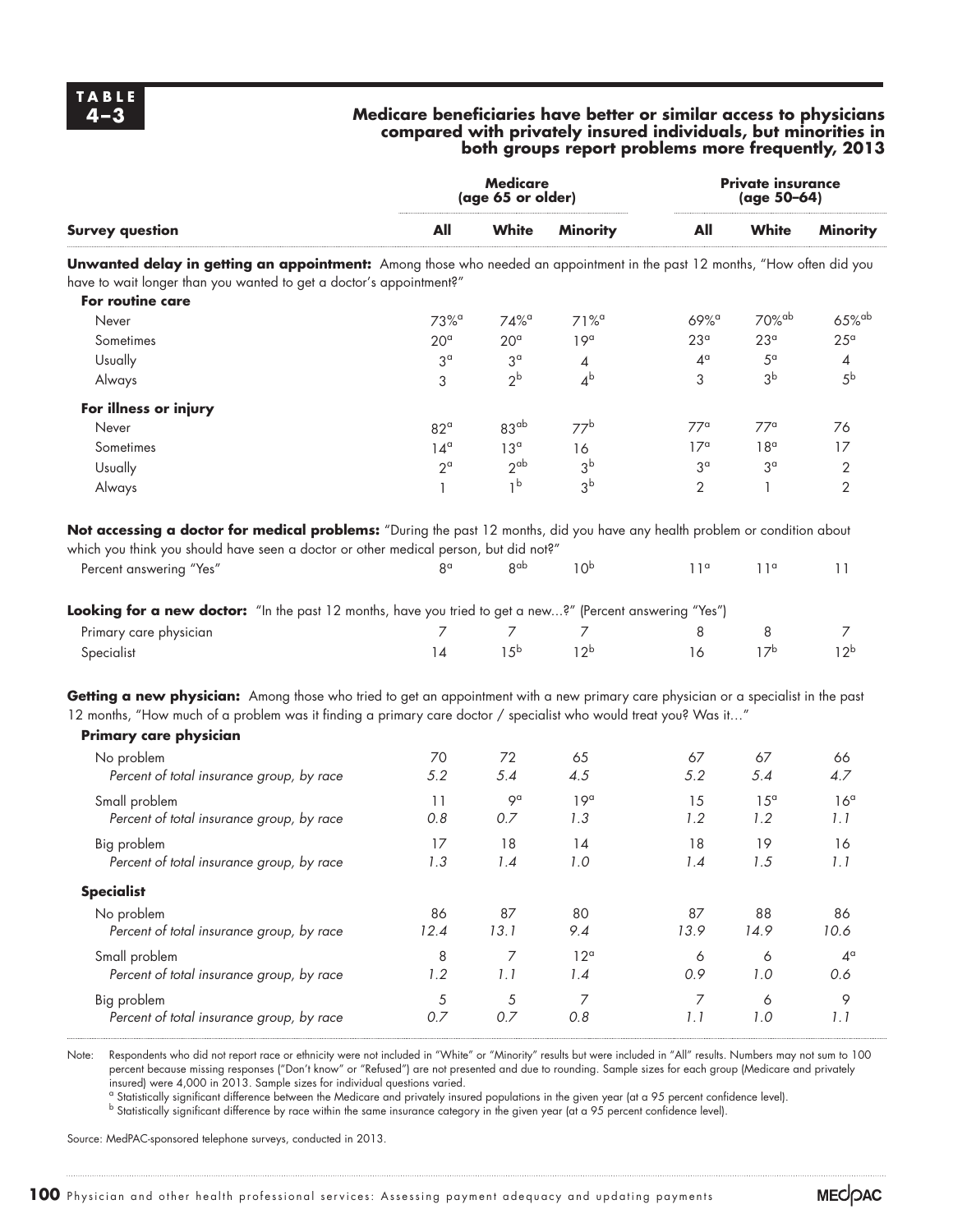#### **Beneficiary focus groups**

For a number of years, the Commission has contracted to conduct beneficiary and physician focus groups to supplement our survey. This year, the focus groups included Medicare beneficiaries, dual-eligible Medicare and Medicaid beneficiaries, and primary care physicians. Groups were conducted in four areas: the Bronx, NY; Greenville, SC; Chicago, IL/Gary, IN; and Richmond, VA. These focus groups were supplemented by visits to providers in different locations—27 facilities and agencies, including hospitals and health systems, private practices, and mental health providers, among others.

With respect to access, the Commission's findings from beneficiary focus groups have shown considerable consistency over time. Beneficiaries reported that, overall, they generally had a regular source of care and could get in to see their primary care provider in a reasonable amount of time. Some reported that they could see their provider the same day or the next day, while others reported that the wait could be more like a few days to a few weeks. Beneficiaries who see practitioners in large group practices were more likely to report that they could see another provider in their practice that day even if their usual physician was not available.

Dual-eligible beneficiaries were more likely to report that they had trouble finding a new doctor or provider, which is consistent with both the reports from prior years' focus groups as well as beneficiary surveys. Some Medicare beneficiaries reported that while their physicians did not accept new Medicare patients, they were able to continue being seen because they were patients of the practitioner before attaining Medicare eligibility. Some beneficiaries reported problems finding access to certain specialists notably dermatologists and psychiatrists, which is also consistent with reports from prior years' focus groups.

Most providers interviewed stated that they continued to take new Medicare patients, at least in some capacity. A few reported that they had either dropped all insurance or that they were considering dropping Medicare in the future. Providers were more likely to report that they did not take certain types of Medicare Advantage plans (such as health maintenance organizations, or HMOs), even though they continued to take Medicare FFS. For example, one provider was having trouble keeping up with the changes in coverage in one Medicare Advantage plan and no longer participated in that plan. A few providers also reported that they did not take Medicare because of the complexity of patients in the disabled and aging populations.

This year, interviewers probed beneficiaries and providers about the concept of retainer-based, or "concierge," physician practices. A few beneficiaries reported that they had sought care from retainer-based practices, and a few physicians reported that they had joined retainer-based practices because they felt that it allowed them to simplify administration of their practice.

Finally, participants in the physician focus groups and at the site visits were asked about working in a solo practice compared with working in a large practice or for a hospital or other organization. Many physicians reported that it was becoming more difficult to operate as a solo physician practice; interviewers got this response from both practitioners who had a solo practice as well as those in large organizations. Younger physicians were generally more likely to see a benefit to working in a large organization than were older physicians. Some also said that working for a larger organization made it easier to adopt technologies and new innovations because the organization could cover the cost of the investment, but they felt that the trade-off was some loss of autonomy.

#### **Other national patient surveys show results comparable with the Commission survey regarding beneficiaries' access to services**

The findings of other surveys assessing access for Medicare beneficiaries are similar to our beneficiary survey:

- An analysis of the 2011 Medicare Current Beneficiary Survey (MCBS) finds that 96 percent of noninstitutionalized Medicare beneficiaries had a usual source of medical care (74 percent cited a doctor's office and 12 percent cited a clinic). About 5 percent of beneficiaries reported that they had difficulty obtaining care, and 10 percent of beneficiaries reported that they delayed care because of cost. By comparison, higher rates of the under-65 Medicare population (generally entitled to Medicare based on a disability) had access problems: 15 percent reported trouble obtaining care and 25 percent reported delaying care because of cost (Centers for Medicare & Medicaid Services 2013a).
- The 2010 Health Tracking Household Survey, administered by the Center for Studying Health System Change, found that access to health care was similar between Medicare beneficiaries and individuals ages 55–64 with private insurance. Specifically, Medicare seniors reported levels of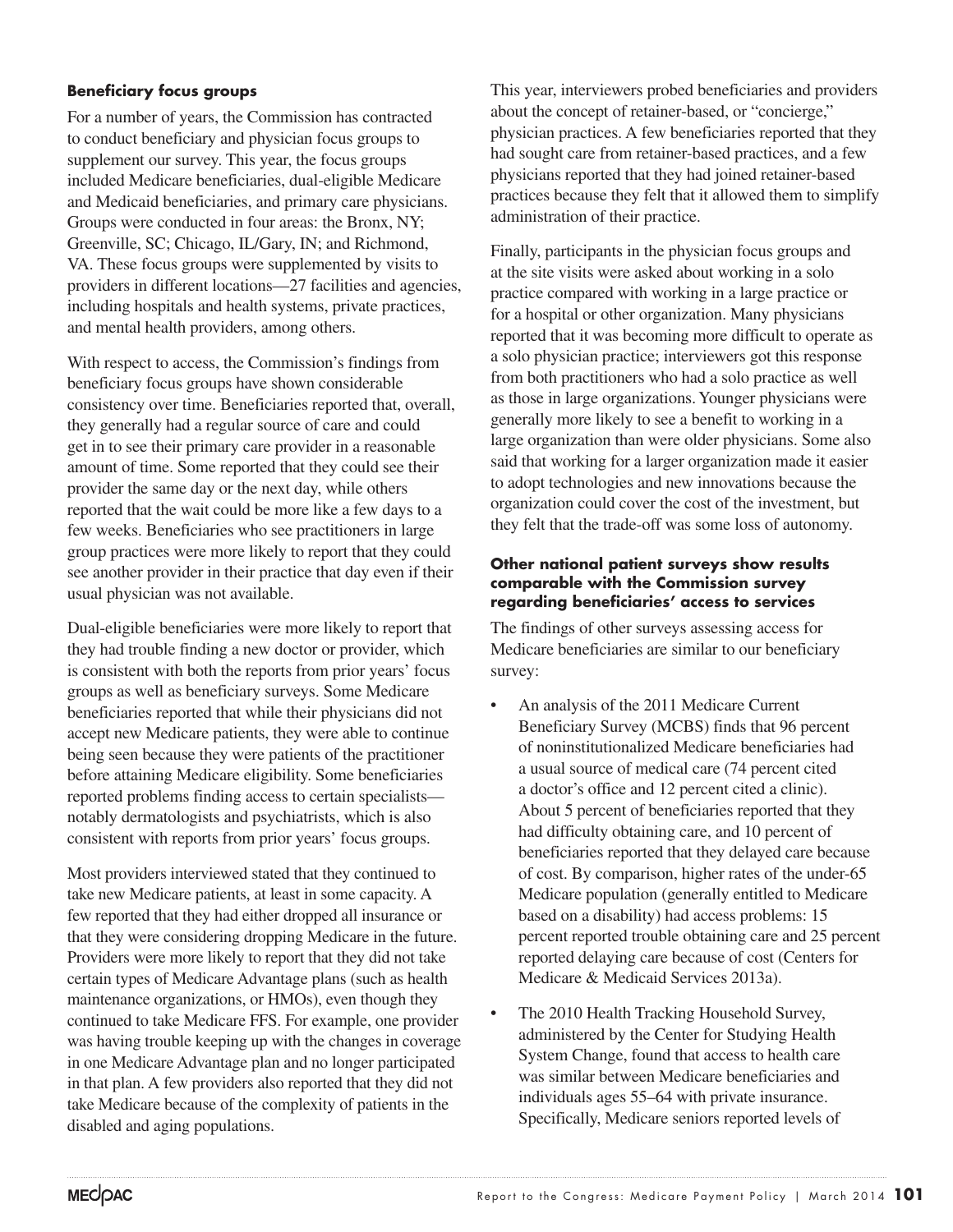### **F i g ure**

**4–1 Percentage of persons unable to obtain needed care or delayed in receiving needed medical care, 2001–2011 Volume growth has raised... FIGURE 4-1**



Source: Center for Financing, Access and Cost Trends, Agency for Healthcare Research and Quality analysis of the Medical Expenditure Panel Survey, 2001–2011.

unmet need or delaying care similar to those of individuals ages 55–64 with private insurance (Yee et al.  $2012$ ).

• The 2011 Medical Expenditure Panel Survey (MEPS) found that Medicare beneficiaries, both with and without supplemental insurance, reported that they delayed or did not receive needed care at about the same rates as those under 65 with private insurance (Figure 4-1). These figures have been relatively stable  $\frac{1 \text{ rad}}{\text{ord}} \text{Svetame}^{\text{@}}$ . since the middle of the 2000s, after declining in the early part of the last decade. For the mature to make the mature times because they kept resetting when I changed any data.

While the Commission survey is currently unable to assess whether beneficiaries have supplemental coverage or are enrolled in Medicare Advantage plans, other surveys are able to identify beneficiaries' type of coverage either from a detailed questionnaire covering insurance status (such as the MEPS) or by matching survey responses to Medicare administrative data (such as the MCBS). From those surveys, we can see whether the Medicare population's access to care varies by the type of coverage they have.

Overall, the MCBS found that beneficiaries with supplemental private insurance reported that they were slightly more likely to be satisfied with the ease of access to their doctor and less likely to report being very unsatisfied (Table 4-4). As with other surveys and beneficiary focus groups, the MCBS information on access also shows that dually eligible beneficiaries were more likely to report that they were unsatisfied with the ease of access to their doctor.

The MEPS, in addition to providing detail on the presence of Medicare supplemental insurance, also allows us to compare access among Medicare beneficiaries with under-65 individuals with private insurance. Specifically, 65 percent of beneficiaries with Medicare FFS only, 72 percent of beneficiaries with Medicare and private insurance, and 63 percent of beneficiaries with Medicare and public insurance reported that they always got an appointment for illness or injury as soon as they wanted, compared with 61 percent of nonelderly individuals with private insurance (Agency for Healthcare Research and Quality 2013).

Finally, the Consumer Assessment of Healthcare Providers and Systems® (CAHPS®) survey, administered by health e middle of the 2000s, after declining in the items and CMS, can be used to compare patient access

• Use direct selection tool to select items for modification. Otherwise if you use the black selection tool, they will reset to graph

#### default when you change the data. • Use paragraph styles (and object styles) to format. **T ABL E**

#### **4–4 Ease of access to doctor, 2011**

|                  |                             |                        | Medicare and supplemental coverage |                                             |                                                |                      |
|------------------|-----------------------------|------------------------|------------------------------------|---------------------------------------------|------------------------------------------------|----------------------|
|                  | All Medicare<br>respondents | Medicare<br><b>HMO</b> | <b>Medicaid</b>                    | Individually purchased<br>private insurance | <b>Employer-sponsored</b><br>private insurance | Medicare<br>FFS only |
| Very satisfied   | $30\%$                      | 30%                    | 17%                                | 34%                                         | 36%                                            | 2.5%                 |
| Very unsatisfied |                             |                        |                                    |                                             |                                                |                      |

Note: FFS (fee-for-service).

Source: CMS analysis of the Medicare Current Beneficiary Survey Access to Care file 2011.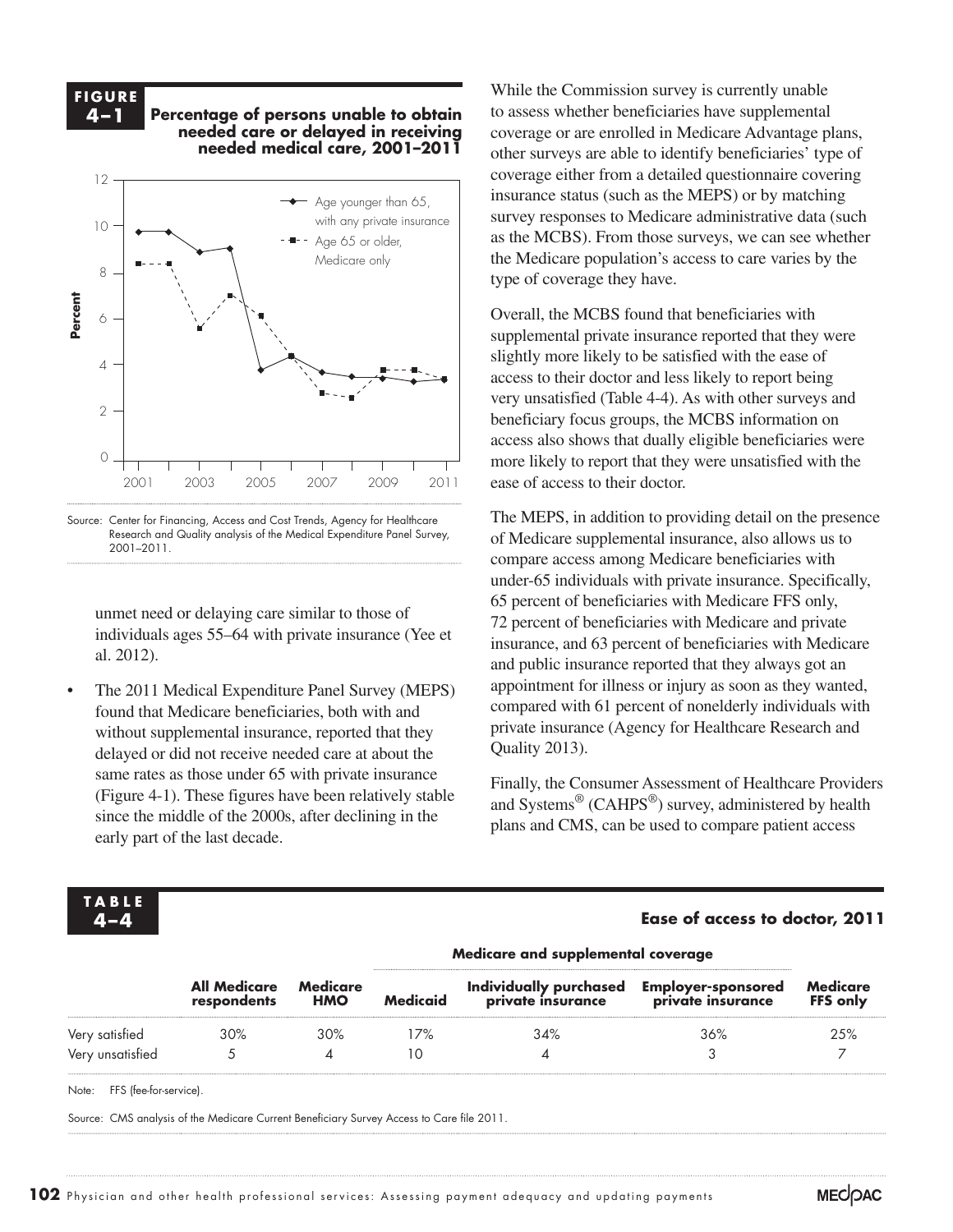**FIGURE 4-2 F i g ure 4–2**

**Half of all beneficiaries report that they can see their physician within three days**



to physician and other health professional services between beneficiaries in Medicare Advantage (MA) and beneficiaries in FFS Medicare. The Kaiser Family Foundation did such an analysis and reported that beneficiaries in Medicare FFS and beneficiaries in MA were generally able to get an appointment for routine care as soon as needed at the same rate—62 percent (Boccuti et al. 2013). We are not currently able to compare access to decade (Figure care between beneficiaries served by an accountable care  $\alpha$  organization (ACO) and those in FFS or MA using the **Physician surveys** beneficiary telephone survey, although we may be able to do so in the future.

Some beneficiary surveys, in assessing whether  $M_{\text{address}}$  and  $M_{\text{edges}}$  and  $M_{\text{edges}}$ individuals could get a timely appointment with their doctor, pose general questions regarding whether doctor, pose general questions regarding whether<br>beneficiaries were able to see their doctor as soon as they wanted. The MEPS and the Commission's surveys  $\overrightarrow{M}_{\text{Addi}}$ use such a framework, which helps allay concerns that  $\frac{\text{R}{\text{R}}}{\text{acceltance of new Medicine patients}}$ beneficiaries may not be able to recall how long they waited for doctors' appointments over the prior year with sufficient specificity.

The MCBS does ask interviewees how long they waited for their last physician appointment. In 2011, half of Medicare beneficiaries reported that they could see their doctor within three days—20 percent report that they could see their physician without waiting, and 30 percent report that they have to wait one to three days. These figures have remained relatively constant over the past decade (Figure 4-2).

**Wait times**

#### **Physician surveys show that providers were generally willing to accept Medicare beneficiaries**

the future. Another measure of beneficiary access to physician  $\blacksquare$ services is the willingness of providers to accept new Medicare patients. A study from the Department of Health als could get a timely appointment with their and Human Services Office of the Assistant Secretary for Planning and Evaluation (ASPE) reported that initial findings from the 2011 and 2012 National Ambulatory Medical Care Survey (NAMCS) showed that physician acceptance of new Medicare patients was similar to prior years, with about 85 percent of primary care physicians accepting new Medicare patients (when pediatricians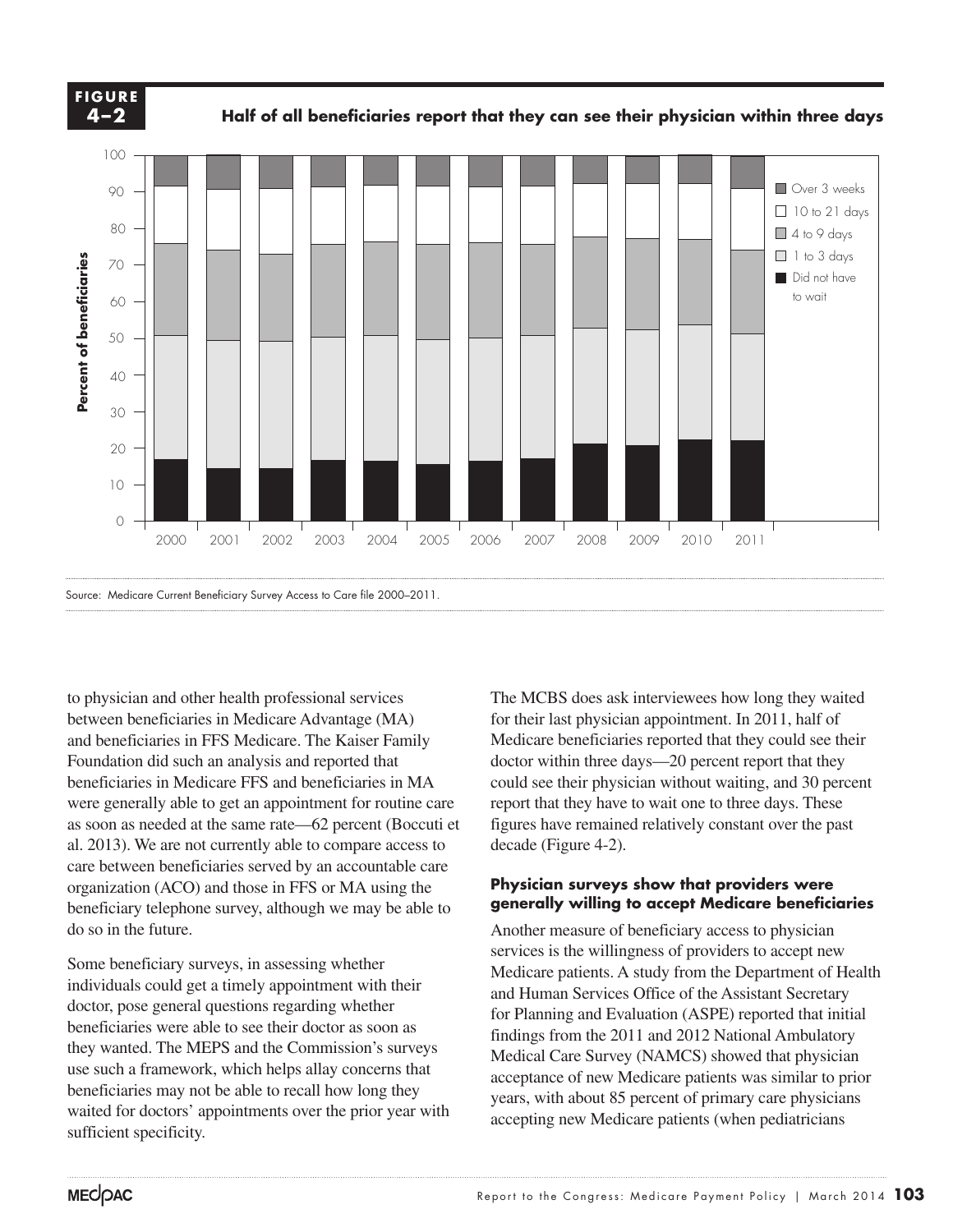#### **4–5 Physicians and other health professionals billing Medicare, 2010–2012**

| <b>Physicians</b>               |                            |                          |                     |                                    |                     |                            |                     |
|---------------------------------|----------------------------|--------------------------|---------------------|------------------------------------|---------------------|----------------------------|---------------------|
| <b>Primary care specialties</b> |                            | <b>Other specialties</b> |                     | nurses and<br>physician assistants |                     | <b>Other practitioners</b> |                     |
| Number                          | <b>Number</b><br>per 1,000 | <b>Number</b>            | Number<br>per 1,000 | Number                             | Number<br>per 1,000 | Number                     | Number<br>per 1,000 |
| 165.565                         | 3.8                        | 372.269                  | 8.5                 | 13.232                             | 2.6                 | 135.584                    | 3.7                 |
| 169,640                         | 3.8                        | 379.411                  | 8.5                 | 123.959                            | 2.8                 | 140.436                    | 3.1                 |
| 174.848                         | 3.8                        | 388,237                  | 8.4                 | 38.184                             | 3.0                 | 146.396                    | 3.2                 |
|                                 |                            |                          |                     |                                    |                     | <b>Advanced practice</b>   |                     |

Note: Primary care specialties are those eligible for the Primary Care Incentive Payment Program: family medicine, internal medicine, pediatric medicine, and geriatric medicine. Number billing Medicare includes those with a caseload of more than 15 different beneficiaries during the year. Beneficiary counts include those in feefor-service and Medicare Advantage, on the assumption that professionals are furnishing services to both types. Figures exclude nonperson providers (e.g., suppliers or lab facilities).

Source: Medicare claims data for 100 percent of beneficiaries and the 2013 annual report of the Boards of Trustees of the Medicare trust funds.

are excluded) and 90 percent of specialist physicians accepting new Medicare patients (Shartzer et al. 2013).<sup>2</sup>

The American Medical Association 2013 National Health Insurer Report Card, which assesses payment accuracy, timeliness, and transparency, found that Medicare was comparable with other large payers (American Medical Association 2013).

#### **Supply of physicians and other professionals billing Medicare has kept pace with enrollment growth, and most services are paid on assignment**

Other indicators of access include the supply of providers billing Medicare, the share of physicians and other health professionals who are participating providers, and whether these providers take assignment (which means that they accept Medicare's payment as payment in full). A small number of providers opt out of the Medicare program less than 1 percent.

#### **Supply of physicians and other health professionals billing Medicare has kept pace with enrollment growth**

Our analysis of Medicare FFS claims data for 2010 to 2012 shows that the number of physicians and other health professionals providing services to Medicare beneficiaries kept pace with growth in the beneficiary population. For physicians in specialties eligible for the Primary Care Incentive Payment Program, the ratio of these physicians per 1,000 beneficiaries remained constant at 3.8 per 1,000. Between 2011 and 2012, the ratio of physicians in other

specialties fell slightly from 8.5 per 1,000 to 8.4 per 1,000. Meanwhile, the number of advanced practice nurses and physician assistants billing Medicare grew from 2.8 per 1,000 to 3.0 per 1,000 (Table 4-5).

#### **Most physicians and other professionals are part of Medicare's participating provider program, and most claims are taken on assignment**

Nearly all physicians and other health professionals billing Medicare sign an agreement with Medicare to be part of the participating provider program—96 percent in 2011 (Centers for Medicare & Medicaid Services 2012b). Participating providers agree to take assignment for all claims, which means they accept the fee schedule amount as payment in full (most claims are paid on assignment—99.3 percent in 2011). In return, participating providers receive the full fee schedule amount, can receive payments directly from Medicare (rather than billing the beneficiary for the full amount of the service), have their name and address listed on Medicare's website, and can electronically search a beneficiary's supplemental insurance status.

Providers who do not elect to participate receive a 5 percent lower payment amount and can choose whether to take assignment for their claims. If they do not assign a claim, providers may "balance bill" up to 109.25 percent of the fee schedule amount, with the beneficiary paying the difference between that limiting charge and Medicare's payment.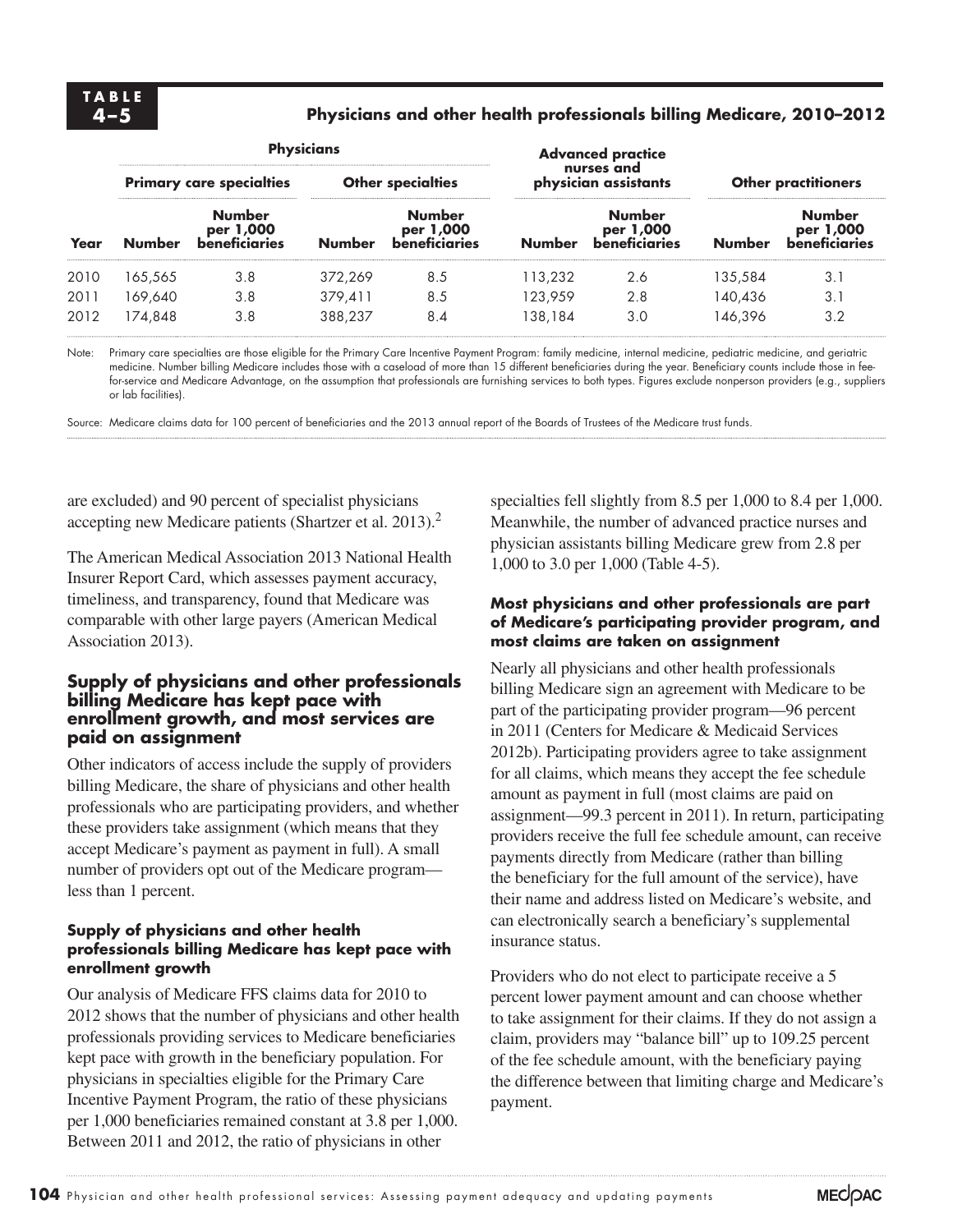Balance billing and nonparticipating providers are relatively rare in Medicare, and the total amount of balance billing has been declining over time (Centers for Medicare & Medicaid Services 2012c). Some provider specialties are more likely to balance bill than others. For example, chiropractors are more likely than other specialties or provider types to balance bill—90 percent of their claims were taken on assignment, and average balance billing amounts were about \$20 per patient. Other specialties were less likely to balance bill; when they do, because their services are more expensive, the beneficiary's liability is higher. For example, thoracic and cardiac surgery patients who were subject to balance billing had average liabilities of \$87 and \$164, respectively, and patients of radiation oncologists who were subject to balance billing had average liabilities of \$434 (Centers for Medicare & Medicaid Services 2012c).

#### **Practitioners who opt out of Medicare are rare but the number may be increasing**

Physicians and other health professionals opt out of the Medicare program by signing an affidavit with Medicare agreeing that they cannot receive any reimbursement from Medicare, directly or indirectly, for any Medicare patient they see. They must enter into a private contract with Medicare beneficiaries in order to care for them, and the contract must state that no payment will be made from Medicare either to the beneficiary or to the provider for services delivered by the opt-out physician. Opt-out agreements are in place for two years and can be renewed.

Based on data from CMS, as of September 30, 2013, just over 6,600 providers had opted out of the Medicare program, accounting for less than 1 percent of all providers billing under the fee schedule. The largest share of these opt-out providers were psychiatrists and oral surgeons (dentists only). These two specialties alone accounted for over half of the opt-out providers. Providers who opted out are concentrated in California, New York, and Texas. Opt-out providers were more likely to be older—more than a third were over the age of 60.

#### **Use of services is essentially unchanged**

We analyze annual changes in use of services as another indicator of payment adequacy but recommend caution in interpreting such data because factors unrelated to Medicare's payment adequacy can influence service volume. Our evidence indicates that volume decreases are more likely to be due to non–payment-related factors, such as general practice pattern changes or concerns about overuse of imaging. For example, the volume of coronary artery bypass grafting has been declining as other interventions substitute for this procedure. Increases in volume may signal overpricing if physicians favor certain services because they are relatively profitable, but other factors—including changes in population, disease prevalence, Medicare benefits, site of care, technology, and beneficiaries' preferences—can also explain volume increases.

For this year's analysis of volume changes, we used claims data for 2007, 2011, and 2012 to identify the services provided by physicians and other professionals billing under Medicare's fee schedule and calculate two measures of changes in service use. First, we calculated the change in the units of service per beneficiary. Second, we calculated the change in the volume of services per beneficiary. Volume is calculated as units of service multiplied by each service's relative value unit (RVU) from the fee schedule. The result is that volume growth accounts for changes in both the number of services and the complexity, or intensity, of those services. For example, growth in the volume of imaging services would account not just for any change in the number of such services but also for any change in intensity, such as when providers substitute computed tomography (CT) scans for less complex X-rays. We used RVUs for 2012 to put service volume for all years on a common scale.

Our volume analysis also accounts for the policy changes that have occurred in payments for office and inpatient consultations. As of 2010, CMS stopped recognizing the billing codes for consultations.<sup>3</sup> Physicians and other health professionals now use office visit codes and codes for hospital and nursing facility visits. If we ignored this change in policy, the volume analysis would show a change in intensity of services—use of lower payment rate visits in place of higher payment rate consultations. To avoid this inaccuracy, when considering changes in service use before 2010 we focus the discussion belowon the change in units of service and limit discussion of changes in volume growth to those services not affected by the change in payments for consultations.

Across all services, volume per beneficiary remained essentially unchanged, with a growth rate of −0.2 percent in 2012 (Table 4-6, p. 106). Among broad categories of service, growth rates were 0.1 percent for evaluation and management (E&M), 0.2 percent for major procedures,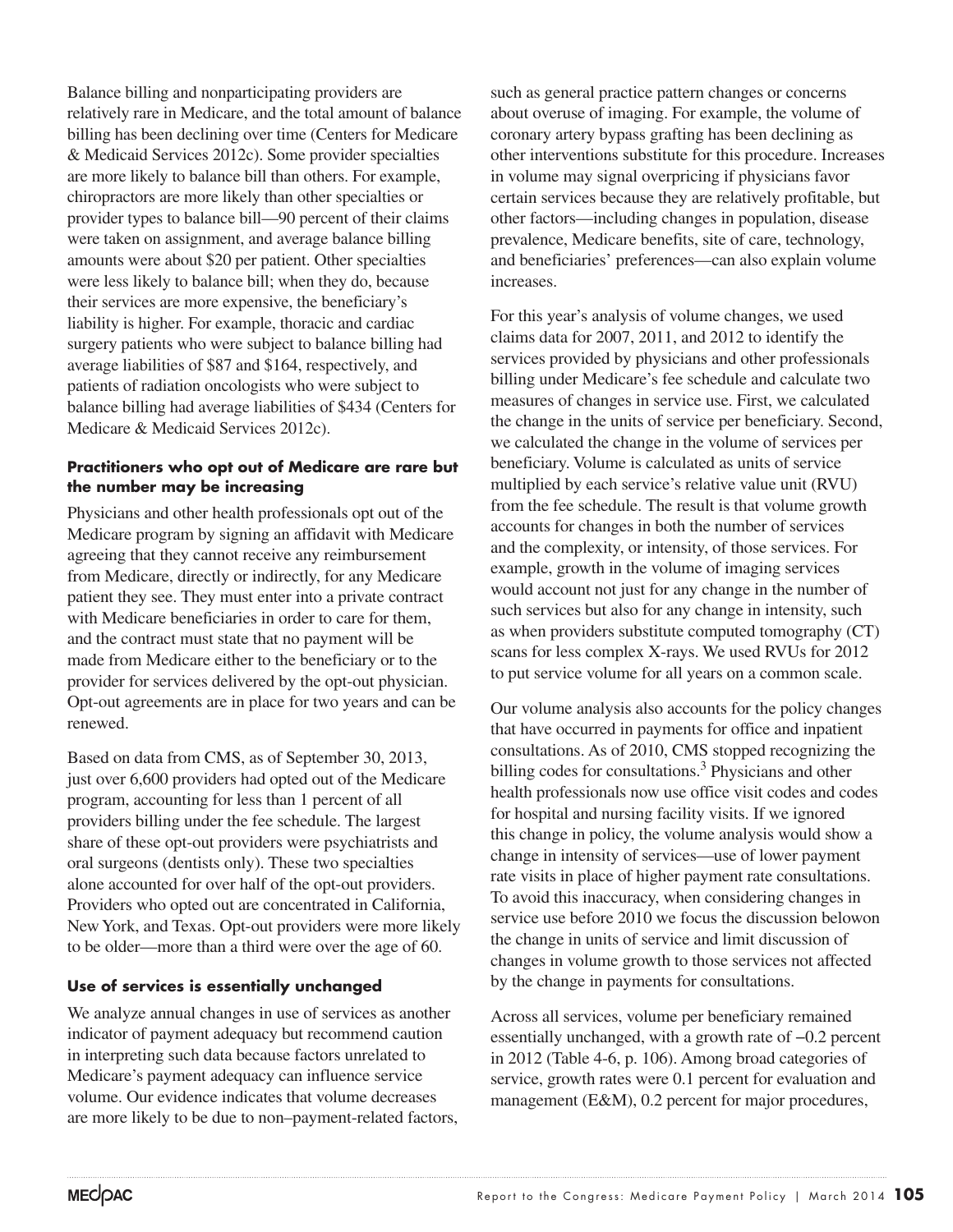#### **4–6 Use of services furnished by physicians and other health professionals, per fee-for-service beneficiary**

|                                               | <b>Change in units of service</b><br>per beneficiary |           | <b>Change in volume</b><br>per beneficiary | <b>Percent</b> |                               |
|-----------------------------------------------|------------------------------------------------------|-----------|--------------------------------------------|----------------|-------------------------------|
| <b>Type of service</b>                        | Average annual<br>2007-2011                          | 2011-2012 | <b>Average annual</b><br>2007-2011         | 2011-2012      | of 2012<br>allowed<br>charges |
| <b>All services</b>                           | 1.4%                                                 | $-0.4%$   | N/A                                        | $-0.2%$        | 100.0%                        |
| <b>Evaluation and management</b>              | 0.8                                                  | $-0.4$    | N/A                                        | 0.1            | 45.8                          |
| Office visit-new and established              | 0.8                                                  | 0.2       | N/A                                        | 0.6            | 25.3                          |
| Inpatient visit-hospital and nursing facility | 0.4                                                  | $-1.8$    | N/A                                        | $-1.3$         | 15.5                          |
| Emergency room visit                          | 2.4                                                  | 1.7       | 4.0%                                       | 2.5            | 3.2                           |
| Hospital visit-critical care                  | 6.9                                                  | 1.7       | 7.0                                        | 1.7            | 1.4                           |
| Home visit                                    | 4.4                                                  | 0.1       | 5.2                                        | 0.4            | 0.4                           |
| <b>Imaging</b>                                | 0.6                                                  | $-1.9$    | 0.2                                        | $-3.2$         | 11.9                          |
| Advanced-CT: other                            | 2.6                                                  | 1.7       | 1.7                                        | $-1.1$         | 1.7                           |
| Advanced-MRI: other                           | 0.3                                                  | $-0.4$    | $-1.3$                                     | $-3.4$         | 1.2                           |
| Echography-heart                              | 0.6                                                  | $-2.0$    | $0.0\,$                                    | $-5.1$         | 1.2                           |
| Standard-nuclear medicine                     | $-5.4$                                               | $-8.0$    | $-6.9$                                     | $-13.6$        | 1.0                           |
| Echography-other                              | 5.3                                                  | 2.6       | 6.7                                        | 5.8            | 1.0                           |
| Standard-musculoskeletal                      | 0.4                                                  | $-1.2$    | 0.0                                        | $-2.0$         | 0.9                           |
| Standard-breast                               | 2.8                                                  | $-0.3$    | 3.5                                        | $-1.6$         | 0.7                           |
| Imaging/procedure-other                       | 0.0                                                  | $-8.2$    | 5.1                                        | $-4.7$         | 0.6                           |
| Advanced-MRI: brain                           | $-0.6$                                               | $-1.3$    | $-3.6$                                     | $-5.3$         | 0.6                           |
| Advanced-CT: head                             | 2.4                                                  | 0.1       | 0.8                                        | $-2.4$         | 0.5                           |
| Standard-chest                                | $-0.8$                                               | $-3.4$    | $-1.3$                                     | $-3.8$         | 0.5                           |
| Echography-abdomen and pelvis                 | 2.3                                                  | 0.1       | 2.7                                        | 0.3            | 0.5                           |
| <b>Major procedures</b>                       | 0.5                                                  | $-0.9$    | 1.8                                        | 0.2            | 7.5                           |
| Cardiovascular-other                          | $-0.8$                                               | $-1.7$    | 2.6                                        | $-0.1$         | 1.8                           |
| Orthopedic-other                              | 4.7                                                  | $-4.7$    | 6.5                                        | $-5.3$         | 1.1                           |
| Knee replacement                              | 0.7                                                  | 2.5       | 1.3                                        | 2.6            | 0.5                           |
| Coronary angioplasty                          | $-1.8$                                               | $-6.0$    | $-1.7$                                     | $-5.8$         | 0.3                           |
| Hip replacement                               | 2.4                                                  | 4.7       | 3.0                                        | 4.9            | 0.3                           |
| Explore, decompress, or excise disc           | 3.0                                                  | 2.9       | 5.0                                        | 3.8            | 0.3                           |
| Hip fracture repair                           | $-1.7$                                               | $-2.8$    | $-1.5$                                     | $-2.7$         | 0.2                           |
| Coronary artery bypass graft                  | $-6.8$                                               | $-6.8$    | $-7.0$                                     | $-6.6$         | 0.2                           |
| <b>Other procedures</b>                       | 3.2                                                  | 0.1       | 2.6                                        | 0.4            | 22.5                          |
| Skin-minor and ambulatory                     | 1.1                                                  | 1.9       | 2.5                                        | 1.9            | 4.7                           |
| Outpatient rehabilitation                     | 6.4                                                  | $-0.5$    | 7.2                                        | 0.0            | $3.5\,$                       |
| Radiation therapy                             | $-1.6$                                               | $-5.0$    | 1.4                                        | $-6.3$         | 2.1                           |
| Minor-other                                   | 1.9                                                  | $-0.8$    | 2.4                                        | 0.3            | 2.0                           |
| Cataract removal/lens insertion               | $-0.8$                                               | 1.1       | $-0.4$                                     | 1.3            | 1.6                           |
| Minor-musculoskeletal                         | 2.2                                                  | 2.2       | 2.8                                        | 2.0            | 1.4                           |
| Eye-other                                     | 10.4                                                 | 8.4       | 4.2                                        | 5.5            | 1.0                           |
| Colonoscopy                                   | $-2.3$                                               | $-0.6$    | $-2.2$                                     | $-0.5$         | 0.9                           |
| Upper gastrointestinal endoscopy              | 1.0                                                  | $-0.4$    | 1.5                                        | 0.1            | 0.5                           |
| Cystoscopy                                    | $-0.2$                                               | 1.0       | $-0.3$                                     | 0.6            | 0.4                           |
| <b>Tests</b>                                  | 1.1                                                  | 0.2       | 3.0                                        | $-0.5$         | 5.2                           |
| Other tests                                   | 0.6                                                  | 1.6       | 1.9                                        | $-1.1$         | 2.0                           |
| Laboratory tests-other                        | 4.4                                                  | 1.8       | 6.3                                        | 1.9            | 1.8                           |
| Electrocardiograms                            | 0.4                                                  | $-1.9$    | 0.8                                        | $-1.8$         | 0.5                           |

Note: N/A (not available), CT (computed tomography). Volume is measured as units of service multiplied by each service's relative value unit (RVU) from the physician fee schedule. To put service use in each year on a common scale, we used the RVUs for 2012. For billing codes not used in 2012, we imputed RVUs based on the average change in RVUs for each type of service. Some low-volume categories are not shown but are included in the summary calculations. Evaluation and management volume is not reported for some types of service because a change in payment policy for consultations prevented assignment of RVUs to those services. For 2007, units of service for office visits and inpatient visits include, respectively, office and inpatient consultations. Laboratory tests include tests billable under the fee schedule for physicians and other health professionals and excludes services billable under the laboratory fee schedule. Numbers may not sum to totals due to rounding.

Source: MedPAC analysis of claims data for 100 percent of Medicare beneficiaries.

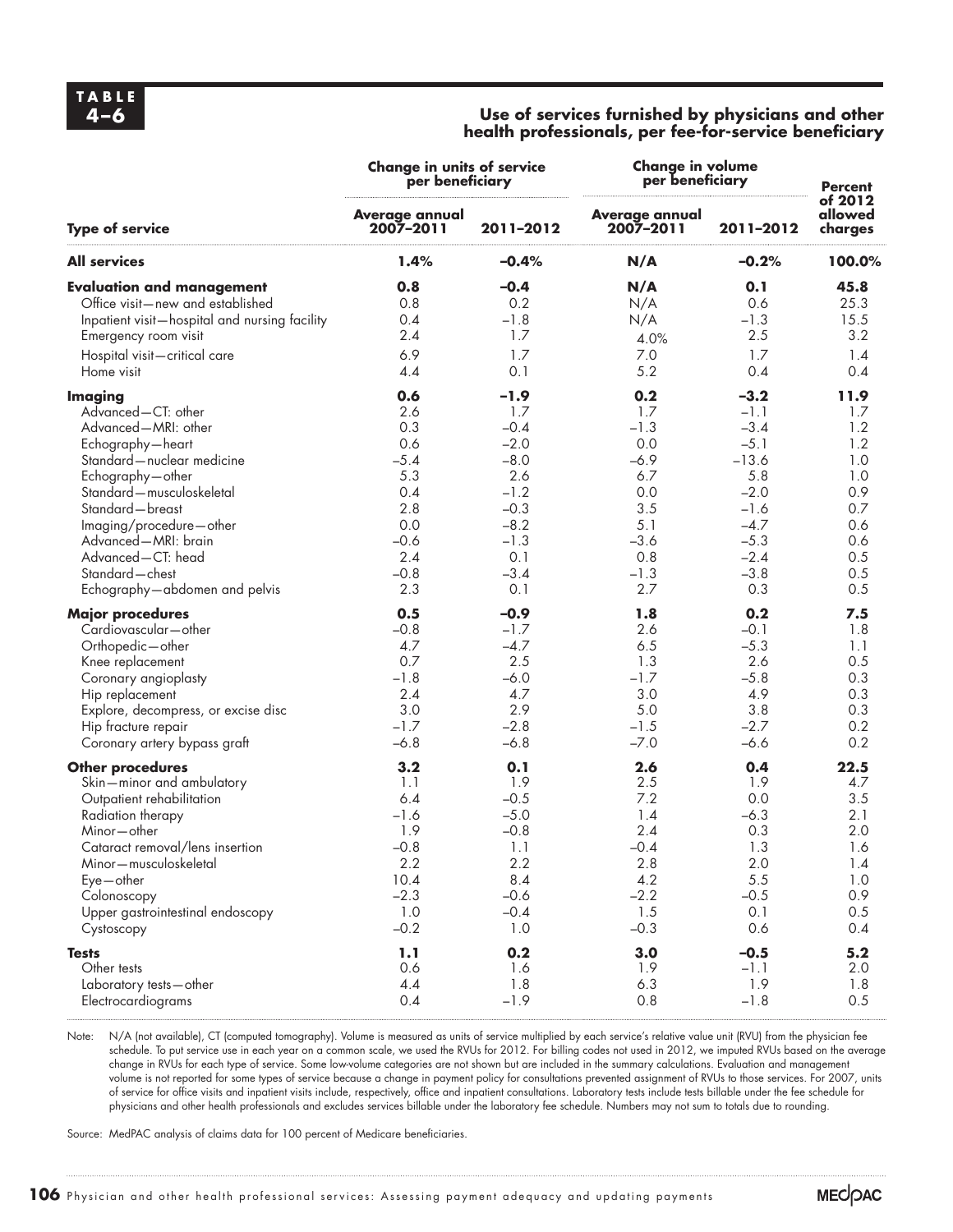0.4 percent for other procedures, and −0.5 percent for tests. Use of imaging services declined by 3.2 percent.

#### **Imaging decreases amid concerns about appropriateness**

Despite decreases after 2009, use of imaging services has remained much higher than it was a decade ago (Figure 4-3). Cumulative growth in the volume of imaging from 2000 to 2009 totaled 85 percent, compared with a cumulative decrease in imaging volume since then of about 7 percent. The growth in imaging volume from 2000 to 2009 was exceeded only by the 86 percent growth in use of tests—such as allergy tests—during those years. Such growth was more than double the cumulative growth rates during the same period for E&M services and major procedures, which were 32 percent and 34 percent, respectively.

Meanwhile, physicians and others continue to raise concerns about overuse of imaging, including the exposure to radiation that can accompany that overuse. Some physician organizations have responded to these concerns. For example, the American Board of Internal Medicine (ABIM) Foundation has a Choosing Wisely initiative underway to help physicians and patients have conversations about the overuse of imaging and other services such as CT or MRI scans for common headaches or imaging studies for those with nonspecific low back pain. The initiative is also intended to support physician efforts to help patients make smart and effective choices about their care (ABIM Foundation 2012).

- Data on trends in management and treatment of uncomplicated back pain in the general population for the years 1999 to 2000 and 2009 to 2010 show that orders for CT or MRI, as a proportion of visits for the condition, went from 7.2 percent to 11.3 percent (Mafi et al. 2013). Imaging is generally not indicated for uncomplicated low back pain. The study's authors concluded that use of advanced diagnostic imaging for low back pain has experienced an inappropriate increase.
- Physicians have voiced concerns about diagnostic tests that are ordered without an understanding of how the results could change patient treatment (Hoffman and Cooper 2012, Redberg et al. 2011). The concern is that sophisticated technology, while able to detect disease, can also have costs, including exposure to radiation, adverse effects of treatment, and proliferation of false-positive results. One radiologist

#### **F i g ure 4-2 Volume growth has raised... FIGURE**

#### **4–3 Growth in the volume of practitioner services, 2000–2012**



Note: E&M (evaluation and management). Volume growth for E&M from 2009 to 2010 is not directly observable due to a change in payment policy for consultations. To compute cumulative volume growth for E&M through 2011, we used a growth rate for 2009 to 2010 of 1.85 percent, which is the average of the 2008 to 2009 growth rate of 1.70 percent and the 2010 to 2011 growth rate of 2.00 percent.

Source: MedPAC analysis of claims data for 100 percent of Medicare beneficiaries.

Note: Note and Source in Indiana Source in Indiana Source in Indiana Source in Indiana Source in Indiana Source

called on his colleagues in the specialty to become "effective gatekeepers" who develop clinical imaging conferences, act as imaging consultants, and conduct imaging rounds (Jha 2013).

• In a study for the Commission documenting trends in the services provided to Medicare beneficiaries by cardiologists from 1999 to 2008, physician researchers found that the bulk of the growth occurred in two established technologies: echocardiograms and stress tests with nuclear imaging (Andrus and Welch 2012). They concluded that it is unlikely that these services were underused in 1999 and expressed doubt that there was a clinical justification for a threefold increase in nuclear stress testing and a twofold increase in echocardiography. They noted further that excessive use of such services poses a number of potential harms, including cancer risk due to radiation exposure (from nuclear imaging), anxiety related to false-positive results, and complications of invasive procedures pursued in response to those false-positive results.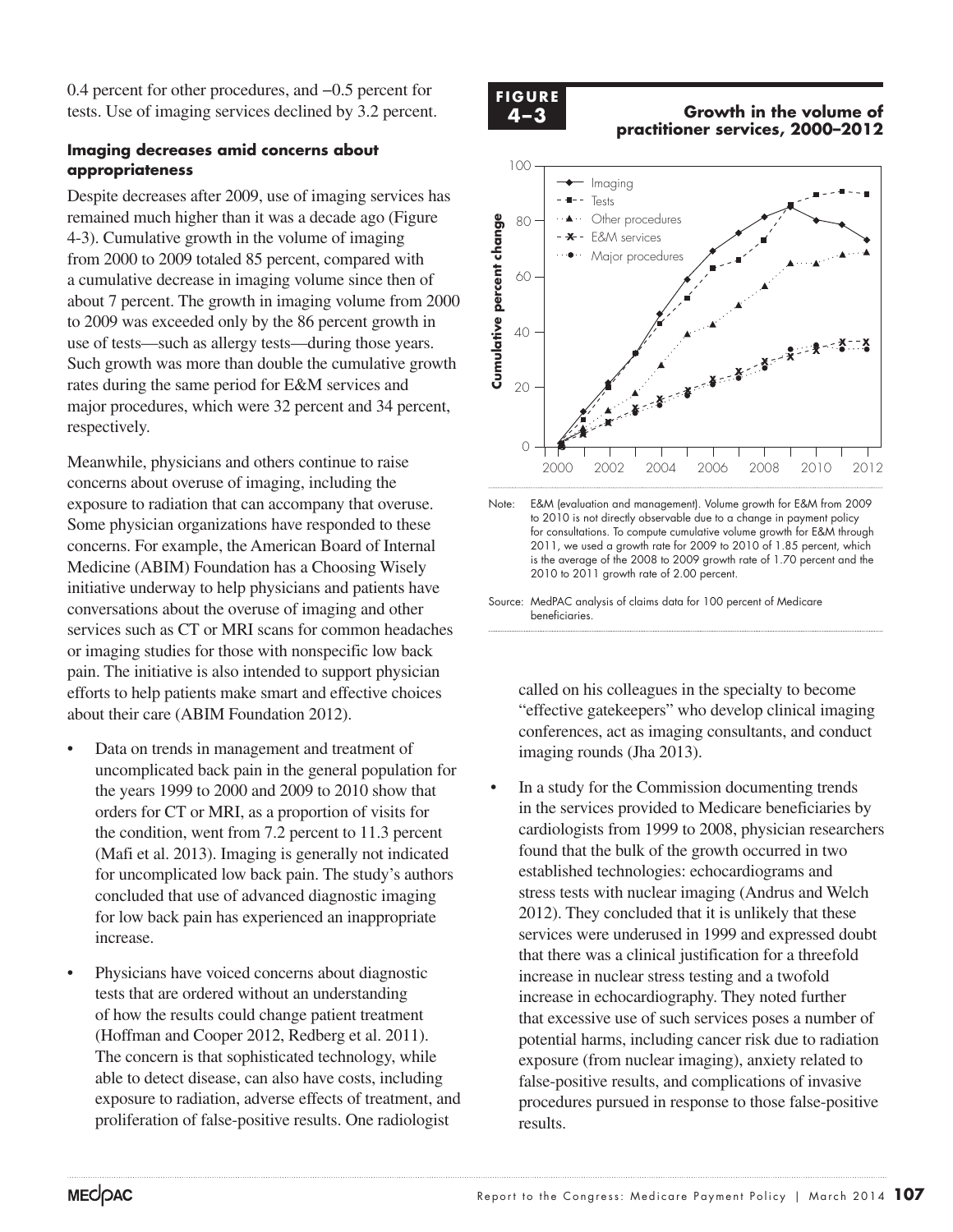#### **4–7 Billing for cardiovascular imaging has shifted from professionals' offices to hospitals, 2011–2012**

|                    | <b>Share of</b><br>services    | Per beneficiary growth<br>in units of service |                        |  |  |
|--------------------|--------------------------------|-----------------------------------------------|------------------------|--|--|
|                    | performed<br>in HOPDs,<br>2012 | <b>HOPD</b>                                   | Professional<br>office |  |  |
| Echocardiography   | 34.6%                          | 13.5%                                         | -9 0%                  |  |  |
| Nuclear cardiology | 39.O                           | 94                                            | $-1.5.9$               |  |  |
|                    |                                |                                               |                        |  |  |

Note: HOPD (hospital outpatient department). Echocardiography includes services in ambulatory payment classification (APC) 0269, APC 0270, and APC 0697. Nuclear cardiology includes services in APC 0377 and APC 0398.

Source: MedPAC analysis of outpatient claims data for 5 percent of Medicare beneficiaries and carrier claims data for 100 percent of Medicare beneficiaries.

- Another study for the Commission considered the extent to which certain diagnostic services are repeated when provided to Medicare beneficiaries (Welch et al. 2012). The list included three imaging services: echocardiography, imaging stress tests, and chest CT. The study showed that some clinicians routinely repeat services, even though standards for doing so are lacking. In addition, the study showed that—when comparing testing in the 50 largest metropolitan statistical areas—there is a high positive correlation between the proportion of beneficiaries who are tested and the proportion of tests repeated. This finding suggests that—in the absence of external standards—local practice style determines testing thresholds. A tendency to repeat services routinely can reduce the capacity of physicians and other health professionals to serve new patients, raise practice costs as more equipment and personnel are used to serve a given population, and increase spending.
- As reported in the press, physicians and others have expressed concerns about overuse of services, including imaging (Elton 2009, Holohan 2011, Johnson 2008, Kolata 2011, Palfrey 2011). For example, in an essay for the *New York Times*, a physician wrote that "Overconsultation and overtesting have now become facts of the medical profession. The culture in practice is to grab patients and generate volume. 'Medicine has become like everything else,' a doctor told me recently. 'Everything moves because of money.'" (Juahar 2008). In a commentary for the *New England Journal*

*of Medicine*, a physician and another author wrote that "the goal should be to redirect nascent physicians from a shotgun approach toward the critical use of imaging in thoughtful and elegant diagnosis" (Hillman and Goldsmith 2010).

• As discussed in the Commission's June 2011 report, there is evidence that some diagnostic imaging services ordered by physicians are not clinically appropriate and that inappropriate use occurs in multiple settings. The American College of Cardiology Foundation (ACCF) and UnitedHealthcare assessed the appropriateness of nuclear cardiology procedures performed by six nonhospital practices using criteria developed by the ACCF and the American Society of Nuclear Cardiology (Hendel et al. 2010). The researchers found that 14 percent of the studies performed at these sites were inappropriate and 15 percent were of uncertain appropriateness.

#### **Much of imaging decrease is due to shift in billing for cardiovascular imaging from professionals' offices to hospitals**

Physicians and other health professionals can bill for fee schedule services as provided in either a nonfacility setting, such as a professional office, or a facility setting, such as a hospital. As discussed in this report's chapter on hospital inpatient and outpatient services (Chapter 3), there has been a trend toward billing for some services in hospitals instead of professionals' offices. For instance, in 2012 compared with 2011, the number of echocardiograms per beneficiary provided in hospital outpatient departments went up by 13.5 percent, but the number provided in professional offices went down by 9 percent (Table 4-7). Similarly, from 2011 to 2012, the number of cardiac nuclear medicine studies per beneficiary provided in hospital outpatient departments went up by 9.4 percent, while the number provided in professional offices went down by 15.9 percent. These changes in billing patterns are consistent with reports of an increase in hospital-owned cardiologist practices (American College of Cardiology 2012).

This shift has implications for changes in the volume of services. Practice expense RVUs used in measuring volume are higher for services provided in a nonfacility setting, such as a professional office, than in a facility setting, such as a hospital.<sup>4</sup> The difference is intended to account for higher practice costs. Therefore, measures of service volume decrease when there is a shift in billing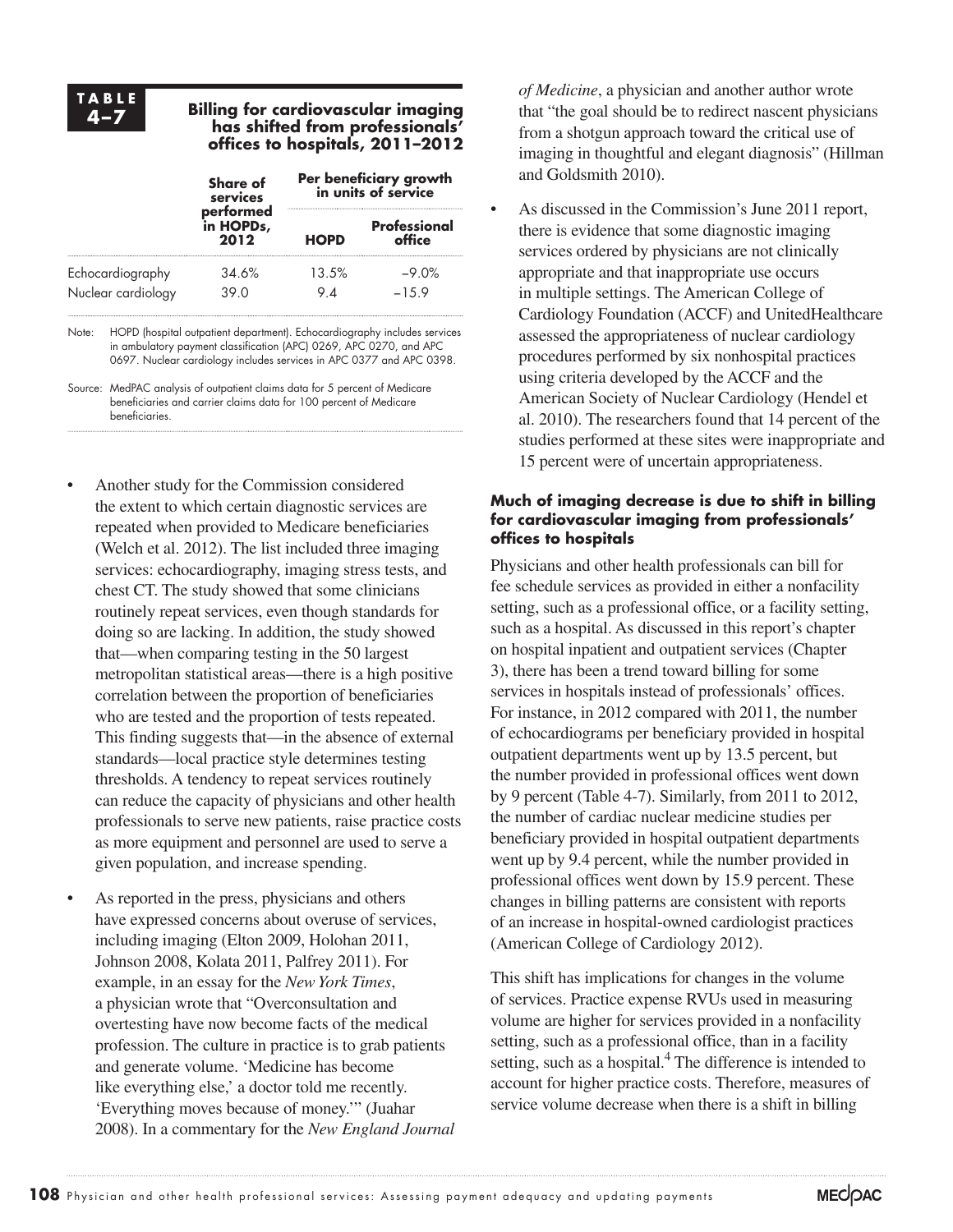patterns from higher RVU nonfacility settings to lower RVU facility settings.

Some of the 3.2 percent decrease in the volume of imaging services results from decreases in units of service for nuclear medicine and echocardiography. However, the more important factor is the movement of these services from the nonfacility setting to the facility setting. If these two types of services are excluded from the calculations, the volume of all other imaging services from 2011 to 2012 would show a decrease of 1.9 percent instead of 3.2 percent.

#### **Across all services, volume growth has contributed to an increase in spending**

For all services billable under the fee schedule, Medicare spending per beneficiary has increased faster than both the Medicare Economic Index (MEI) and updates to the fee schedule's conversion factor (Figure 4-4). From 2000 to 2012, Medicare spending per beneficiary increased by 72 percent despite an increase in updates of 9 percent, while the MEI rose at a cumulative rate of 27 percent. Since growth in payments to physicians is a function of volume growth and fee schedule updates, volume growth is an important factor accounting for the difference between the fee schedule updates and spending growth. Medicare's payment adjustments for incentive programs are another source of changes in payments. For example, the Physician Quality Reporting System bonus for 2012 was 0.5 percent.<sup>5</sup>

From 2011 to 2012, per beneficiary spending for the services of physicians and other health professionals grew at a rate of 2 percent. By contrast, the average annual growth rate from 2000 to 2011 was 4.9 percent.

#### **Quality of care: Most ambulatory care indicators were stable or improved, although some measures declined**

The Commission developed a set of quality indicators, called the Medicare Ambulatory Care Indicators for the Elderly (MACIEs), with input from a group of clinicians, to assess the quality of care delivered by physicians and other health professionals. The MACIEs consist of 32 measures of clinically indicated acute and follow-up care for beneficiaries diagnosed with certain chronic or acute conditions, as well as 6 measures of potentially avoidable hospitalizations and emergency department visits for beneficiaries with 5 chronic diseases (for a complete list of the MACIEs, see online Appendix 4-B, available at http:// www.medpac.gov). For this year's analysis, we calculated



#### **4–4 Volume growth has caused spending to increase faster than input prices and updates, 2000–2012 Volume growth has raised... FIGURE**



Note: MEI (Medicare Economic Index).

Source: 2013 annual report of the Boards of Trustees of the Medicare trust funds and Office of the Actuary 2013.

these measures for FFS beneficiaries based on changes in rates between two time periods, 2009 to 2010 and 2011 to 2012. Between these periods, 18 indicators improved, 15 indicators were statistically unchanged, and 5 indicators worsened. All of the statistically significant changes in the rates were modest.

Two indicators that worsened slightly were the rate of beneficiaries with a breast cancer diagnosis who or beneficiantly with a breast cancer diagnosis who<br>received a chest X-ray at initial diagnosis and the rate of mammography surveillance following diagnosis. In both cases, it is possible that physicians used other diagnostic imaging modalities such as MRI or CT that were not  $\frac{1}{2}$  included in these measures—a separate indicator of breast included in these measures—a separate indicator of breast imaging after diagnosis increased slightly (though not enough to be statistically significant). In contrast to recent years' analyses, the indicator of breast cancer screening rates was stable rather than decreased. The trend in breast cancer screening rates was similar for Medicare Advantage and commercially insured private health plan enrollees, as measured in the National Committee for Quality Assurance's Healthcare Effectiveness Data and Information Set® (HEDIS®). In the HEDIS measures, the rates of breast cancer screening also stabilized for those enrolled in Medicare HMOs and preferred provider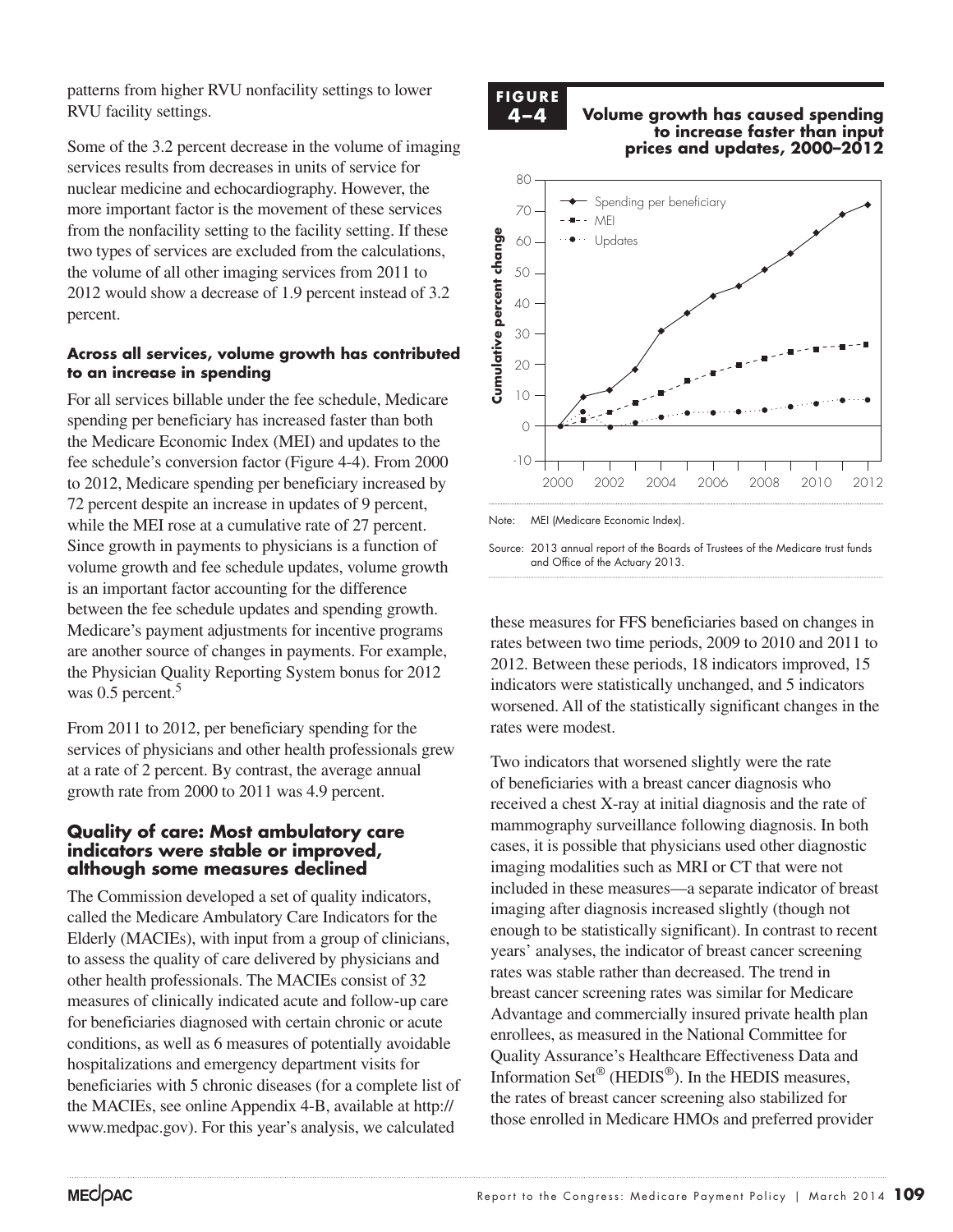organization (PPOs) as well as commercially insured individuals under age 65, after decreasing from their peaks in 2005 and 2009, respectively (National Committee for Quality Assurance 2013). This trend may be due to ongoing discussions regarding the frequency and efficacy of breast cancer screening (Bleyer and Welch 2012).

Among the six measures of potentially avoidable hospitalizations for chronic conditions, four improved (hospitalization for short-term complications of diabetes, emergency department visits for unstable angina with coronary artery disease, hospitalization for heart failure, and hospitalization for chronic obstructive pulmonary disease), one worsened (hospitalization for hypertension), and the other (hospitalization for long-term complications of diabetes) was statistically unchanged.

### **Medicare payments and providers' costs**

Because physicians and other health professionals do not report their costs to the Medicare program, we use indirect measures to assess the adequacy of Medicare payments relative to physicians' costs. The first measure is how Medicare's payments compare with the fees paid by private insurers for covered services. The second measure is whether Medicare's fee schedule encourages differences in physician compensation across specialties, even after accounting for the cost of running a practice. The third is a measure of input prices for physicians and other health professionals—the MEI.

#### **Ratio of Medicare payments to private insurer payments is steady**

Since 1999, the ratio of Medicare's allowed physician and other health professional fees (including cost sharing) to private insurer allowed fees has been around 80 percent. Results for 2012 showed little change from the results reported for 2011. In 2012, Medicare's payments for physician and other health professional services were 81 percent of commercial rates for PPOs; the rate for 2011 was 82 percent. This analysis is based on a data set of paid claims for PPO members of a large national insurer. We are unable to include additional private insurer payments or penalties that may occur outside of the claims payment process. In contrast, Medicare fees include bonuses or penalties as part of the claim.

#### **Compensation differences between primary and specialty care**

The Commission remains concerned that the fee schedule and the nature of FFS payment lead to an undervaluing

of primary care and overvaluing of specialty care. First, the Commission has concerns that the resource-based relative value scale, which forms the basis for the fee schedule, includes mispriced services and that these mispriced services can cause an income disparity between primary care and specialty physicians. Second, FFS payment allows some specialties to increase the volume of services they provide more easily (and therefore increase their revenue from Medicare), while other specialties, particularly those that spend most of their time providing E&M services, have limited ability to increase their volume. This difference in ability to increase volume can also lead to the compensation differences between primary care and specialty care.

For an analysis of the compensation received by physicians—the largest subset of practitioners—the Commission contracted with the Urban Institute, working in collaboration with the Medical Group Management Association (MGMA) (Berenson et al. 2010). The contractor developed a method for analysis of two measures of compensation: "actual compensation," or actual revenues received by a physician from all payers, and "simulated compensation," or payments a physician would receive if all the services the physician provided were paid under Medicare's physician fee schedule.<sup>6</sup> Private payers often use a conversion factor—or multiple conversion factors, depending on the type of service—that differs from Medicare's.

In an update of the initial analysis, the contractor used data from MGMA's Physician Compensation and Production Survey to analyze physician compensation in  $2010$ .<sup>7</sup> The analysis showed that—averaged across all specialties actual physician compensation was about \$305,000 per year. Simulated annual compensation for all specialties was about \$254,000—17 percent lower.<sup>8</sup>

Within these averages, compensation was much higher for some specialties than others. The specialty groups with the highest compensation were the nonsurgical, procedural group and radiology (Figure 4-5).<sup>9</sup> Their actual compensations were about \$445,000 and \$460,000, respectively. Compensation at these levels was more than double that of the \$207,000 average for primary care specialties. $10,11$ 

Use of simulated annual compensation instead of actual annual compensation resulted in minimal narrowing of the disparities between primary care physicians and specialists. Simulated, radiologists' average annual compensation was about \$408,000, or 2.4 times the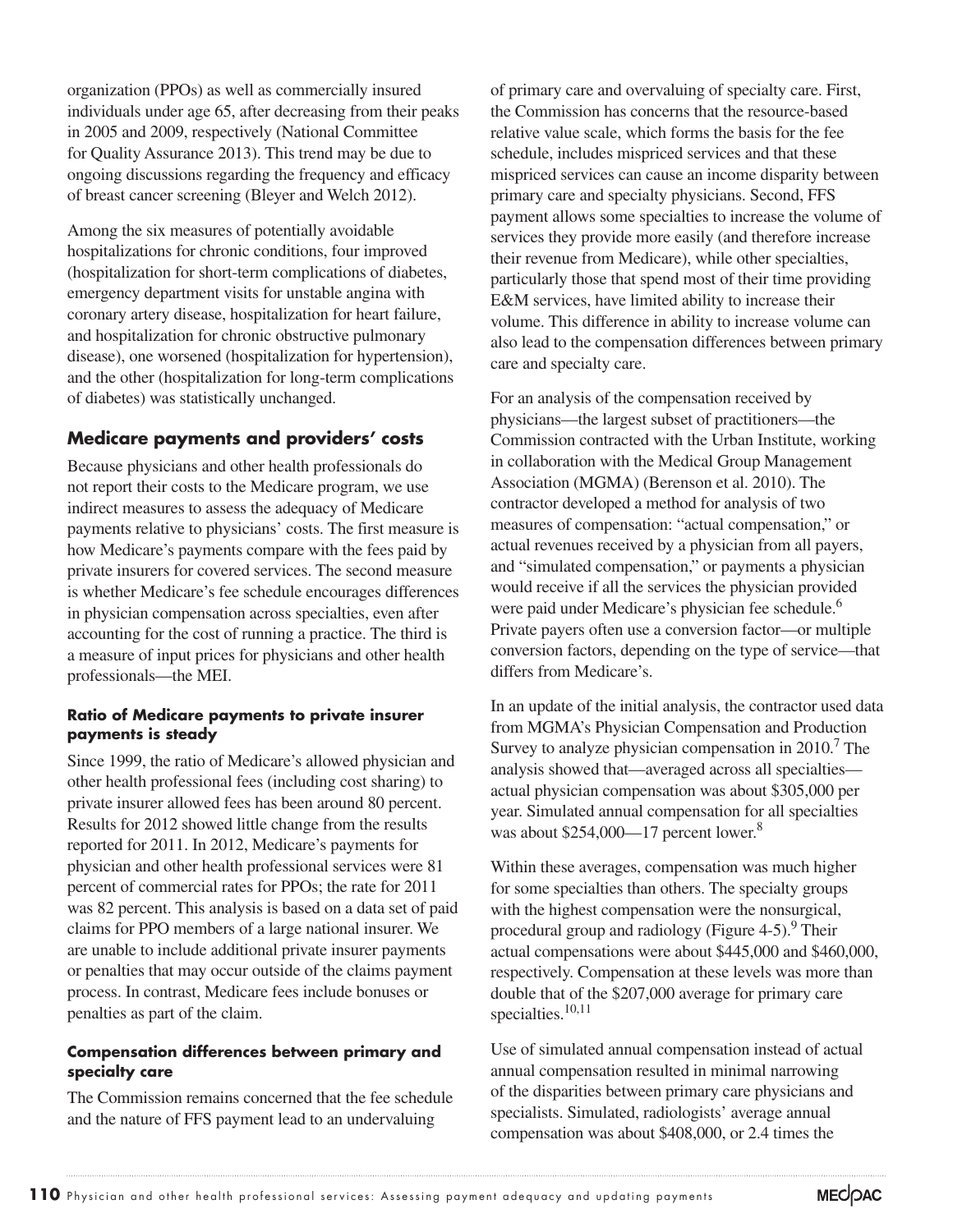**FIGURE F i g ure 4-5 4–5**

#### **Disparities in physician compensation are widest when primary care is compared with nonsurgical proceduralists and radiologists, 2010**



Note: Simulated compensation is compensation as if all services were paid under the Medicare physician fee schedule.

Source: Urban Institute 2011.

\$170,000 compensation for primary care physicians. For nonsurgical, procedural physicians, the average simulated compensation was about \$398,000, or 2.3 times the \$170,000 compensation for primary care physicians.

#### **Input costs for physicians and other professionals**  are projected to increase in 2014

The MEI measures the changes in the market basket of  $\mathbf{H}_{\text{max}}$ input prices for physician and other health professional  $\frac{1}{2}$  in 2015? services and is adjusted for economy-wide productivity.<sup>12</sup>  $CMS$ 's current forecast is that the percentage change productivity adjustment, the MEI is projected to be 2.5 percent (Centers for Medicare & Medicaid Services 2012a).

In addition to payment updates, some of the growth in address to physicians is due to adjustments to format. the fee schedule amount. Physicians and other health  $\Box$  On measures of access to the services professionals receive bonuses and other types of positive adjustments for participating in such programs as the

Physician Quality Reporting System and the Electronic Health Record Incentive Program (Table 4-8, p. 112). Because of those positive adjustments, the payment rate for physicians has increased by more than the annual updates to the conversion factor.

## **How should Medicare payments change in 2015?**

Informing the Commission's deliberations on payment adequacy for physicians and other health professionals are Figure acquisition, the MET is projected to be 2.5 beneficiary access to services, volume growth, quality, and  $\int$ input prices for physicians and other health professionals. When looking across multiple measures, we find that payments are adequate. in the MEI will be 2.2 percent in 2015, and without the  $\frac{1}{2}$  informing the Commission s deliberations on payment

> On measures of access to the services of physicians and other health professionals, the Commission continues to find—consistent with our findings over many years—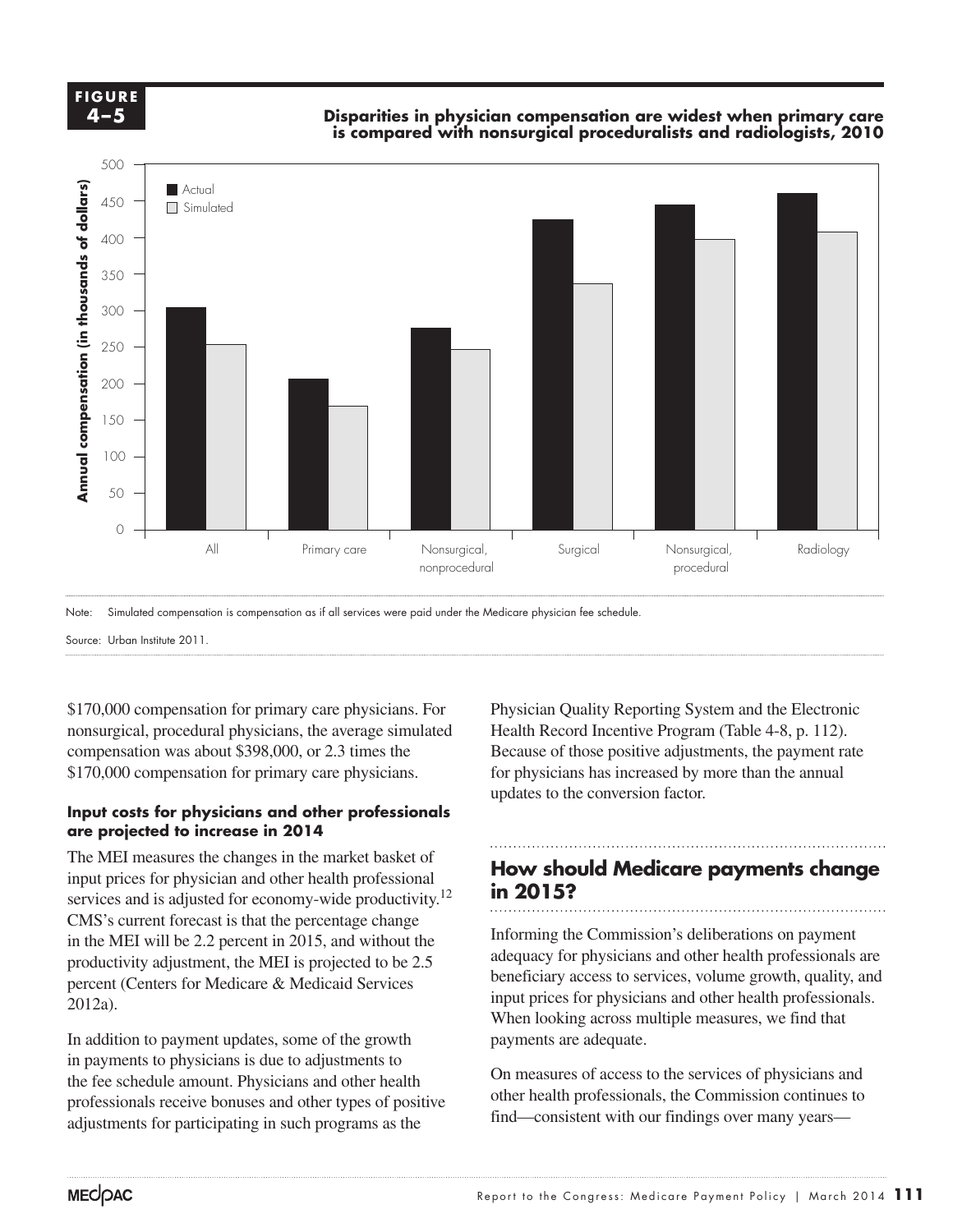#### **4–8 Medicare's payment adjustments for incentive programs**

| Incentive program                                                      | <b>Payment adjustment</b>                                                                                                                                                                                                   |
|------------------------------------------------------------------------|-----------------------------------------------------------------------------------------------------------------------------------------------------------------------------------------------------------------------------|
| Physician Quality Reporting System                                     | • 2012-2014: 0.5% bonus for participants<br>• 2015: 1.5% penalty for nonparticipants<br>• 2016 and after: 2% penalty for nonparticipants                                                                                    |
| Value-based payment modifier                                           | • 2015 and after: Groups (100 physicians or more) that do not satisfactorily report under the<br>Physician Quality Reporting System receive a 1% penalty under the modifier; groups can elect<br>cost and quality tiering.* |
| <b>EHR</b> Incentive Program                                           | • Through 2014: Up to \$44,000 over five years is available per physician<br>. 2015 and after: 1% penalty for physicians who do not satisfy the EHR criteria                                                                |
| eRx Incentive Program                                                  | . 2014: 2% penalty for physicians who did not have a qualified electronic<br>prescribing system                                                                                                                             |
| EHR (electronic health record), eRx (electronic prescribing).<br>Note: | *Under the law, the value-based payment modifier must be expanded to cover all physicians by 2017.                                                                                                                          |

that beneficiary access to care is stable. Medicare beneficiaries generally have better overall access to care than privately insured individuals ages 50 to 64. Other beneficiary access surveys have findings consistent with ours. The number of physicians per beneficiary has remained relatively constant, the number of other health professionals per beneficiary has grown, and the share of providers accepting assignment and enrolled in Medicare's participating provider program remains high. However, more beneficiaries seeking a primary care doctor reported a significant problem than beneficiaries seeking a specialist, which continues to be of concern to the **Commission** 

The volume of physician and other health professional services per beneficiary was essentially unchanged, declining by 0.2 percent in 2012, and growth rates varied across services (0.1 percent for evaluation and management, 0.2 percent for major procedures, 0.4 percent for other procedures, −0.5 percent for tests, and –3.2 percent for imaging). Despite decreases after 2009, use of imaging services remained much higher than it was a decade ago.

Most measures of ambulatory care quality between the periods of 2009 to 2010 and 2011 to 2012 improved slightly or did not change, and a few worsened slightly. Input prices for physicians and other health professionals are projected to increase by 2.2 percent in 2015 (including a productivity adjustment).

## **SGR repeal is urgent**

MedPAC's highest policy priority with respect to Medicare's payments to physicians and other health professionals is repeal of the SGR. Given the Commission's findings regarding access to care, the Commission reiterates its principles for repeal and specific recommendations, as outlined in prior Commission documents.<sup>13</sup>

The Commission's principles for addressing the SGR are:

- *Repeal of the SGR is urgent.* Temporary stop-gap fixes to the SGR have had a destabilizing influence on the Medicare program by creating uncertainty for physicians, other health professionals, and beneficiaries, and the short-term overrides of the SGR have created an administrative burden on providers and CMS.
- *Beneficiary access must be preserved.* Although our latest access survey does not show significant deterioration at the national level, growing "SGR fatigue" among physicians, resulting from annual crises prompted by pending Medicare payment cuts, can only exacerbate any nascent access problems.
- *• The physician fee schedule must be rebalanced to achieve greater equity of payments between primary care and other specialties.* Given the important role primary care will play in delivery system reform, the Commission believes that the imbalance in payment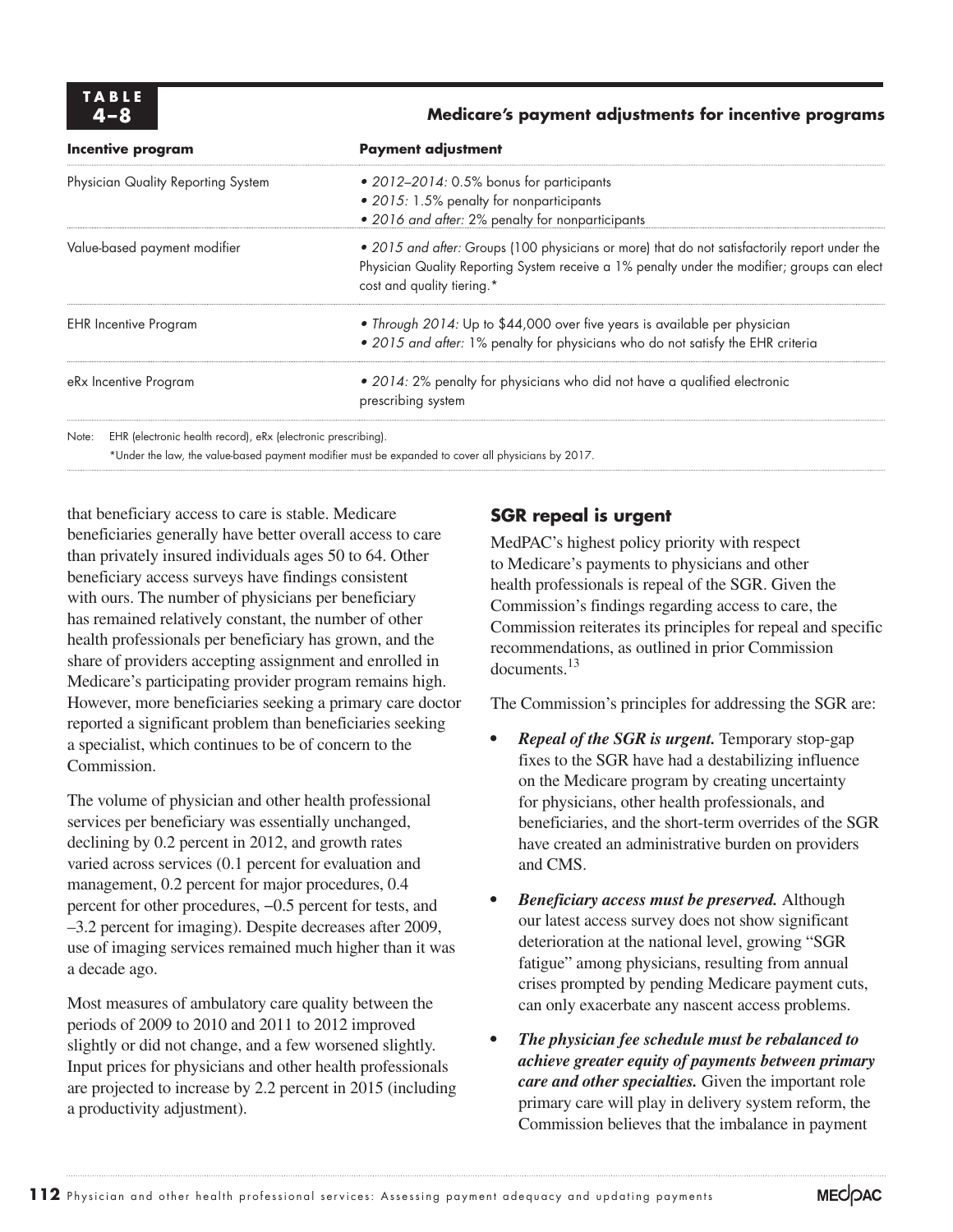## **Policies to address ongoing management of patients with chronic conditions and to support primary care**

The ability of practitioners in Medicare fee-forservice (FFS) to increase volume more easily in procedural specialties has led to compensation differentials between primary care practitioners and other specialties. It is the Commission's perspective that a robust, well-supported primary care system is crucial to the type of delivery system reform that produces high-value, coordinated care. The Primary Care Incentive Payment Program (PCIP), designed largely in accordance with the Commission's 2008 recommendation for a primary care bonus, pays a 10 percent bonus for certain services for physicians and other clinicians who specialize in delivering primary care and meet other criteria.

While FFS payment has typically focused on face-toface activities, CMS has recently created FFS billing codes for some non–face-to-face activities—transitional care management and complex care management.

#### **Primary Care Incentive Program**

The PCIP, created in the Patient Protection and Affordable Care Act of 2010, establishes a 10 percent bonus for certain services to clinicians who have a primary Medicare specialty designation of family practice, internal medicine, pediatrics, geriatrics, nurse practitioner and clinical nurse specialist, and physician assistant—provided they meet a certain threshold for the share of visits that are in primary care. In 2012, Medicare made \$664 million in payments under the PCIP. The payment adjustment is made automatically based on the provider's specialty and claims history. Half of all payments were made to internal medicine physicians, around 40 percent to family physicians, and

10 percent to nurse practitioners and physician assistants (Centers for Medicare & Medicaid Services 2012d).

#### **Transitional care management codes**

CMS established two new transitional care management billing codes in the 2013 physician and other health professionals fee schedule final rule. Starting January 1, 2013, the Medicare program pays for 30 days of transitional care provided to beneficiaries recently discharged from a hospital, skilled nursing facility, or other facility to a community setting. The two codes correspond to higher and lower intensity medical decision making. The payment is designed to cover activities required to provide comprehensive transitional care management as beneficiaries return home.<sup>14</sup> Use of the new codes has been relatively low due to claims processing issues and because there is often a lag for clinicians to adopt new billing conventions. CMS has released new guidance for billing and has modified its payment processes to clarify when providers should bill for the service, which should increase the number of paid claims (Centers for Medicare & Medicaid Services 2013c).

#### **Chronic care management codes**

CMS, in its 2014 physician and other health professionals fee schedule final rule, stated that it plans to pay for a new set of care management codes that would cover a 30-day period of care-management activities for beneficiaries with two or more chronic conditions. Beneficiaries would elect which physician or other eligible practitioner would deliver the services (Centers for Medicare & Medicaid Services 2013b). CMS plans to pay for these codes starting in 2015 and establish practice standards through further rulemaking. ■

between primary care and specialty care must be corrected to ensure adequate beneficiary access to these services and to support the role of primary care in delivery system reform.

*• Medicare's payment systems must move away from unrestrained FFS and toward new payment models and delivery systems.* New payment models, such as ACOs and bundled payment, offer an opportunity to

correct some of the undesirable incentives to increase volume without penalty in FFS and have the potential to reward providers who control costs and improve quality.

*• Repeal of the SGR should be done in a fiscally responsible way.* The Commission's recommendations to the Congress aim to preserve or enhance beneficiary access to quality care while minimizing the financial burden on beneficiaries and taxpayers.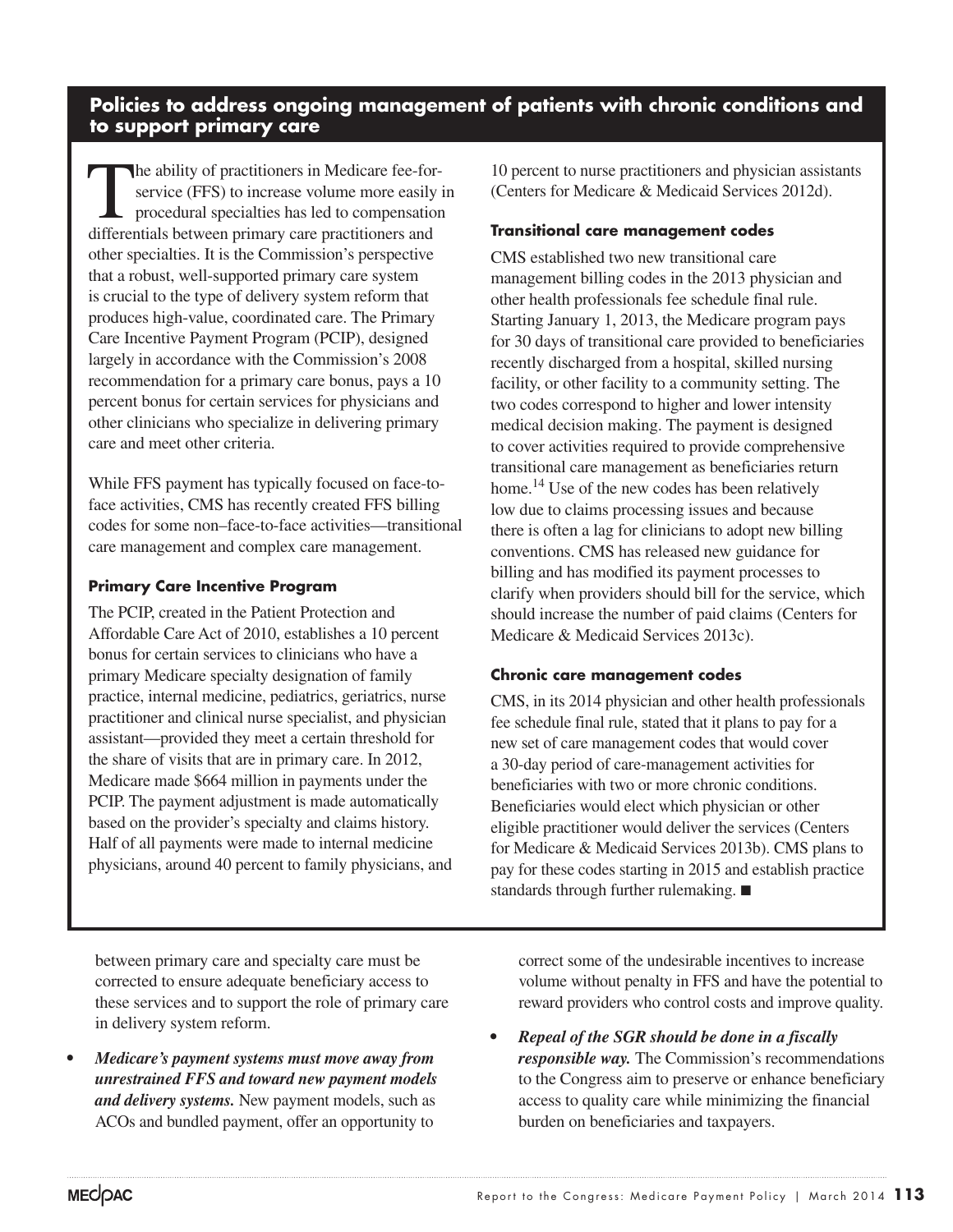Based on these principles, the Commission made four distinct recommendations:

#### **Repeal the SGR and replace it with a 10-year path of legislated updates with higher updates for primary care services than updates for other services**

Under the Commission's approach, the SGR would be repealed and a new set of statutory updates would be created for 10 years for physicians and other health professionals; the update would be different for clinicians who deliver primary care and clinicians who deliver other services. Specifically, fees for non–primary care services would be reduced by less than 3 percent in each of the first three years, followed by a freeze. Fees for primary care would be frozen for 10 years. Through these reductions and freezes, physicians and other health professionals would shoulder about one-third of the cost of repealing the SGR.

While such a sequence of legislated updates would establish a new budgetary baseline, it would not be immutable. Each year, the Commission will continue to review whether payments to physicians and other health professionals are adequate. If it is determined that a change in payment rates or a delay in a conversion factor adjustment is needed to ensure adequate access, the Commission would make such a recommendation to the Congress. The cost of a one-year delay or change in payment rates would be cheaper than the current practice of overriding the negative updates under the SGR. If necessary, it would be possible to vary the amounts of the primary care and non–primary care updates and to phase in a sequence of those updates at different rates.

#### **Collect data to improve the relative valuation of services**

In addition to a conversion factor, the physician and other health professionals fee schedule includes RVUs. These RVUs account for the amount of work required to provide each service, the expenses that practitioners incur related to maintaining a practice, and malpractice insurance costs. The Secretary lacks current, objective data needed to set the fee schedule's RVUs for practitioner work and practice expenses. The Commission has recommended that the Secretary regularly collect data from a cohort of efficient practices—including service volume and work time—to establish more accurate work and practice expense values.

#### **Identify overpriced services and rebalance payments**

The Commission also previously recommended a change in the process for identifying overpriced services in the physician fee schedule. The Secretary could use the data collected through the prior recommendation to identify overpriced services and adjust the work and practice expense RVUs for these services. The Commission's recommendation would also give the Secretary a numeric target for the amount of overpriced services to be adjusted.

#### **Encourage ACOs by creating greater opportunities for shared savings**

The Commission recommends that physicians and health professionals who join or lead two-sided risk ACOs should be afforded a greater opportunity for shared savings compared with those in bonus-only ACOs and those who do not join any ACO. The greater opportunity for shared savings would come through a performance standard that does not reflect lower updates.

These four recommendations constitute the Commission's approach to moving forward from the SGR. ■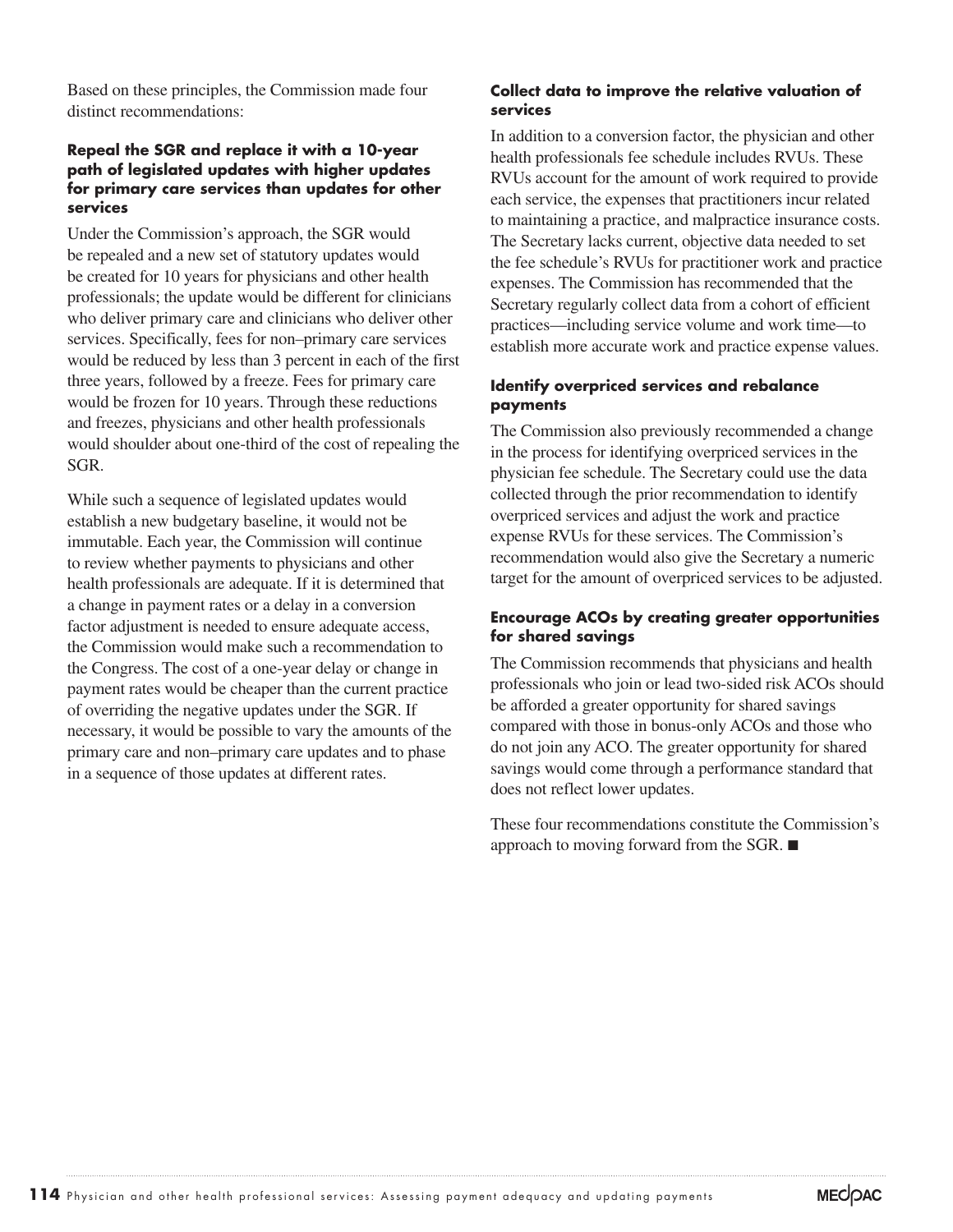## **Endnotes**

- 1 For further information, see the Commission's *Payment basics: Physician and other health professionals payment system* at http://www.medpac.gov/documents/MedPAC\_ Payment\_Basics\_13\_Physician.pdf.
- 2 ASPE notes that their results come from the 2011 data from the NAMCS Electronic Records Supplement and 2012 data from the NAMCS Electronic Health Records Survey, which are both conducted by mail.
- 3 CMS changed the policy on billing for consultations with the rationale that relaxing requirements for consultation documentation had, over time, brought the effort involved in consultations to levels appropriate for those of visits.
- 4 When a service is provided in a facility setting, Medicare makes a separate facility payment to account for its cost.
- 5 See Table 4-8 (p. 112) for further discussion.
- 6 In simple terms, simulated compensation was calculated in two steps. Step 1 was annual total RVUs for the services provided by a physician multiplied by the Medicare conversion factor. Step 2 was the result of Step 1 multiplied by a ratio that was the physician's actual compensation divided by collections (revenues) from the physician's professional services and collections from other sources attributable to the physician, such as laboratory services and injectable drugs.
- 7 The 2010 data predate payment of a 10 percent bonus for eligible primary care practitioners and general surgeons (general surgeons practicing in health professional shortage areas) started on January 1, 2011.
- 8 The 17 percent difference between simulated compensation and actual compensation does not mean that Medicare's payments for physician services are 17 percent lower than private payers' payments for those services. The

compensation estimates include compensation attributable to physician services and to services other than physician services, such as laboratory services and injectable drugs. In addition, the comparison is simulated Medicare compensation relative to actual compensation, where actual compensation includes not just private payers' payments but also some Medicare payments.

- 9 The nonsurgical, procedural specialties in the analysis are cardiology, dermatology, gastroenterology, and pulmonary medicine.
- 10 The primary care specialties in the analysis are family medicine, internal medicine, and general pediatrics.
- 11 To account for differences among specialties in hours worked per week, the contractor's earlier initial analysis for the Commission—with MGMA data for 2007—included comparisons of hourly compensation. The results were similar to those from the analysis of the 2010 data on annual compensation: hourly compensation for nonsurgical, procedural specialties and radiology was more than double the hourly compensation rate for primary care. Analysis of hourly compensation was not possible with the 2010 data because the newer MGMA survey did not include questions about hours worked.
- 12 The MEI measures the weighted average annual price change for various inputs used by physicians and other health professionals to provide services.
- 13 See, for example, the Commission's letters to the Congress (October 2011 and April 2013), testimony to the Congress (February 2013 and May 2013), the March 2012 report to the Congress, and the March 2013 report to the Congress.
- 14 The transitional care management code requires one face-toface visit (not paid separately) as well as the non–face-to-face time required to deliver the transitional care.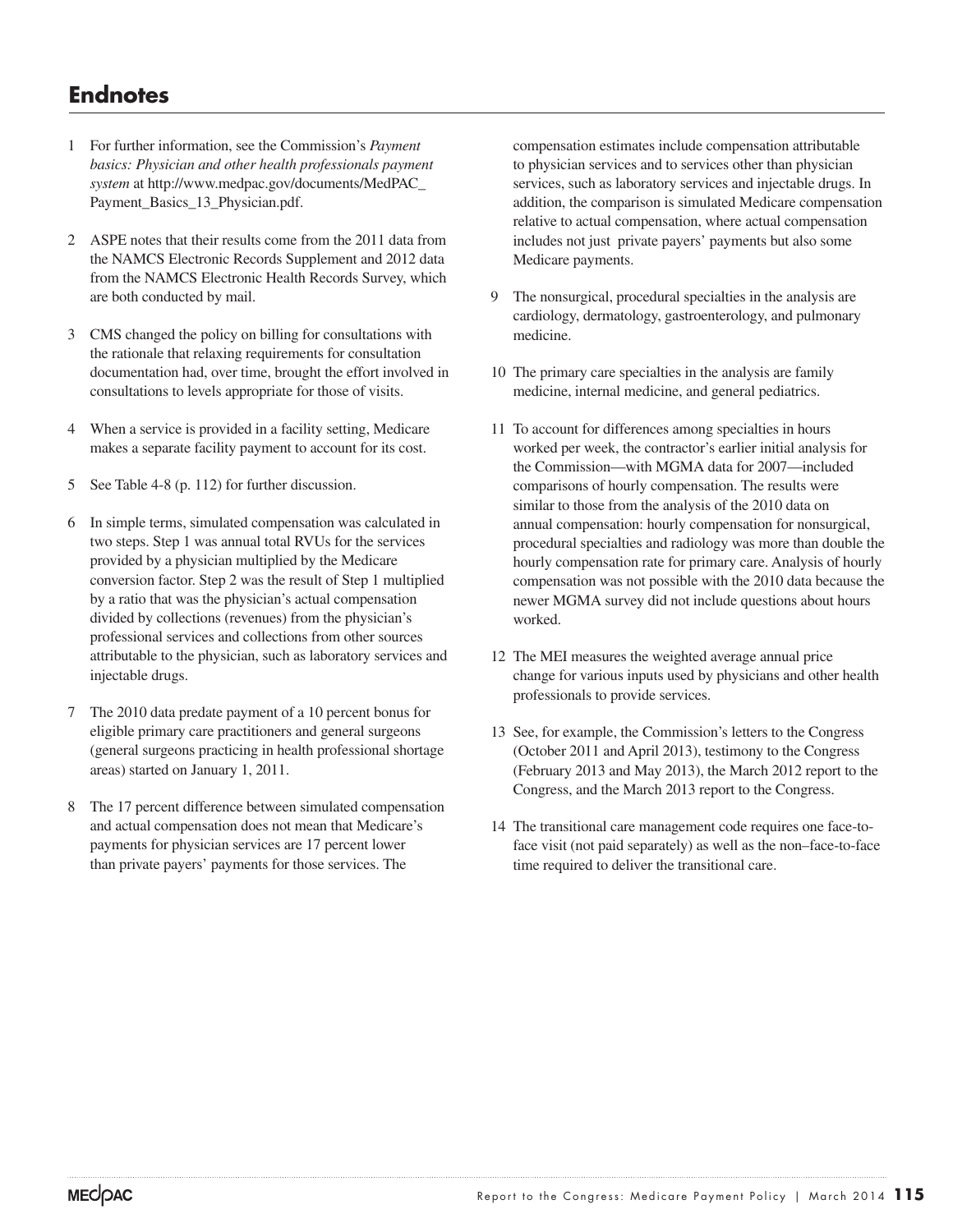## **References**

ABIM Foundation. 2012. Choosing wisely. http://choosingwisely. org.

Agency for Healthcare Research and Quality. 2013. MEPS topics: Access to health care. Quality of care tables. http://meps.ahrq. gov/mepsweb/data\_stats/MEPS\_topics.jsp?topicid=1Z-1.

American College of Cardiology. 2012. *Findings from the ACC cardiovascular practice consensus.* Washington, DC: ACC. http:// www.nccacc.org/news/2012USCVPracticeCensusNorthCarolina. pdf.

American Medical Association. 2013. *2013 National Health Insurer Report Card.* Washington, DC: AMA.

Andrus, B. W., and H. G. Welch. 2012. Medicare services provided by cardiologists in the United States: 1999–2008. *Circulation Cardiovascular Quality and Outcomes* 5, no. 1 (January 1): 31–36.

Berenson, R., S. Zuckerman, K. Stockley, et al. 2010. *What if all physician services were paid under the Medicare fee schedule: An analysis using Medical Group Management Association data.* A study conducted for the Medicare Payment Advisory Commission by staff from the Urban Institute and the Medical Group Management Association Center for Research. Washington, DC: MedPAC.

Bleyer, A., and H. G. Welch. 2012. Effect of three decades of screening mammography on breast-cancer incidence. *New England Journal of Medicine* 367, no. 21 (November 22): 1998–2005.

Boccuti, C., C. Swoope, A. Damico, et al. 2013. *Medicare patients' access to physicians: A synthesis of the evidence.* Issue brief. Menlo Park, CA: The Kaiser Family Foundation.

Centers for Medicare & Medicaid Services, Department of Health and Human Services. 2013a. The characteristics and perceptions of the Medicare population: Data from the 2011 Medicare Current Beneficiary Survey. http://www.cms.gov/ Research-Statistics-Data-and-Systems/Research/MCBS/Data-Tables-Items/2011CharAndPerc.html?DLPage=1&DLSortDir=d escending.

Centers for Medicare & Medicaid Services, Department of Health and Human Services. 2013b. Frequently asked questions about billing Medicare for transitional care management services. http:// www.cms.gov/Medicare/Medicare-Fee-for-Service-Payment/ PhysicianFeeSched/Downloads/FAQ-TCMS.pdf.

Centers for Medicare & Medicaid Services, Department of Health and Human Services. 2013c. Revisions to payment policies under the physician fee schedule, clinical laboratory fee schedule and other revisions to Part B for CY 2014 (CMS–1600–FC). Final rule. *Federal Register* 78, no. 237 (December 10): 74230–74823.

Centers for Medicare & Medicaid Services, Department of Health and Human Services. 2012a. Market basket data: Medicare Economic Index. http://www.cms.gov/Research-Statistics-Data-and-Systems/Statistics-Trends-and-Reports/ MedicareProgramRatesStats/MarketBasketData.html.

Centers for Medicare & Medicaid Services. 2012b. Medicare & Medicaid statistical supplement: 2012 edition. http://www.cms. gov/Research-Statistics-Data-and-Systems/Statistics-Trends-and-Reports/MedicareMedicaidStatSupp/2012.html.

Centers for Medicare & Medicaid Services, Department of Health and Human Services. 2012c. *Medicare and Medicaid Research Review. 2012 statistical supplement.* Baltimore, MD: CMS. http:// www.cms.gov/Research-Statistics-Data-and-Systems/Statistics-Trends-and-Reports/MedicareMedicaidStatSupp/2012.html.

Centers for Medicare & Medicaid Services, Department of Health and Human Services. 2012d. *Primary care incentive payment program (PCIP): Medicare PCIP payments for 2011 will exceed \$560 million*. Baltimore, MD: CMS. http:// www.cms.gov/Medicare/Medicare-Fee-for-Service-Payment/ PhysicianFeeSched/Downloads/PCIP-2011-Payments.pdf.

Elton, E. 2009. Changing the patterns of medical care. Letter to the editor. *New York Times*, June 20.

Hendel, R. C., M. Cerqueira, P. S. Douglas, et al. 2010. A multicenter assessment of the use of single-photon emission computed tomography myocardial perfusion imaging with appropriateness criteria. *Journal of the American College of Cardiology* 55, no. 2 (January 12): 156–162.

Hillman, B. J., and J. C. Goldsmith. 2010. The uncritical use of high-tech medical imaging. *New England Journal of Medicine* 363, no. 1 (July 1): 4–6.

Hoffman, J. R., and R. J. Cooper. 2012. Overdiagnosis of disease: A modern epidemic. *Archives of Internal Medicine* 172, no. 15 (August 13): 1123–1124.

Holohan, E. 2011. When docs own MRIs, back pain scans increase: Study. *HealthDay*, April 28.

Jha, S. 2013. From imaging gatekeeper to service provider—A transatlantic journey. *New England Journal of Medicine* 369, no. 1 (July 4): 5–7.